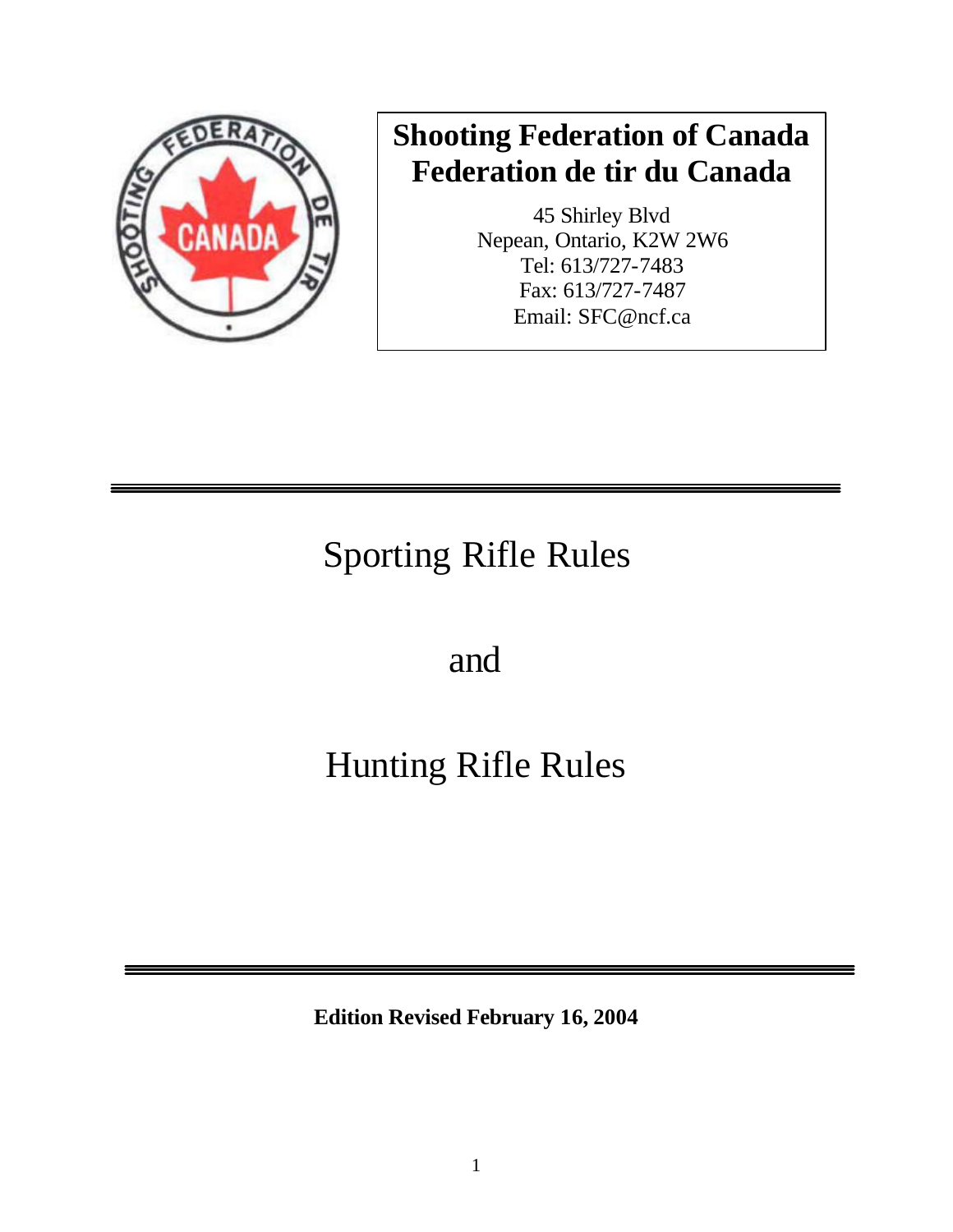#### **GENERAL**

The purpose of this rule book is be the official rule book governing the conduct of all Shooting Federation of Canada Sporting Rifle and Hunting Rifle sanctioned competitions in Canada. It shall be the competitor's responsibility to ensure that their equipment and positions conform to the rules. It is recommended that if for safety reasons a range has any special rules that they be posted well in advance of a competition.

#### **DEFINITIONS**

- CATEGORY a grouping of competitors within a competition, by age or by sex.
- CLASS- Master, Expert, Sharpshooter, Marksman. A grouping of competitors within an event by shooting ability.
- CLASSIFICATION the process used to determine in which class a shooter will compete.
- COMPETITION several events held together under the direction of one organization.
- COMPETITION ORGANIZER the person, or group of persons responsible for the function of a competition. It may be a committee, club, Provincial body, or National body.
- COMPETITION PROGRAM the documentation sent out to prospective competitors, detailing the location, dates, times, and other information pertinent to the competition. It should contain information on any special conditions, and the entry form.

CROSSFIRE - A shot or shots fired by one competitor onto another competitor's target.

- DIAGRAM the round, black, aiming mark, including scoring rings. Sometimes referred to as "bullseye".
- DISCIPLINE Sporting Rifle Prone, Sporting Rifle Three-Position, Hunting Rifle.

There may be more than one event of a particular discipline within a competition.

- EVENT usually 40, 60, or 120 scoring shots fired under conditions specified in the rules.
- JURY a group of 3, 5 or 7 persons who rule on disputes, judge protests, and interpret the rules at a competition.
- MATCH COMMITTEE see jury.
- SERIES scoring is most conveniently done in series of 10 shots. Shooting is most conveniently done in series 10 shots. Other arrangements of shooting series or scoring series may be determined by the competition organizer.
- SCORING DIAGRAM a diagram or bullseye on the target where the shoots for record are fired.
- SIGHTING DIAGRAM a diagram or bullseye on the target card where shots are fired to verify sight alignment. The values of these shots do not count in the competitor's score.
- SFC Shooting Federation of Canada. The governing body for shooting competition in Canada.
- TARGET refers to a target with only one diagram.
- TARGET CARD a target having more than one diagram, with sighting diagrams located in an area separate from the scoring diagrams.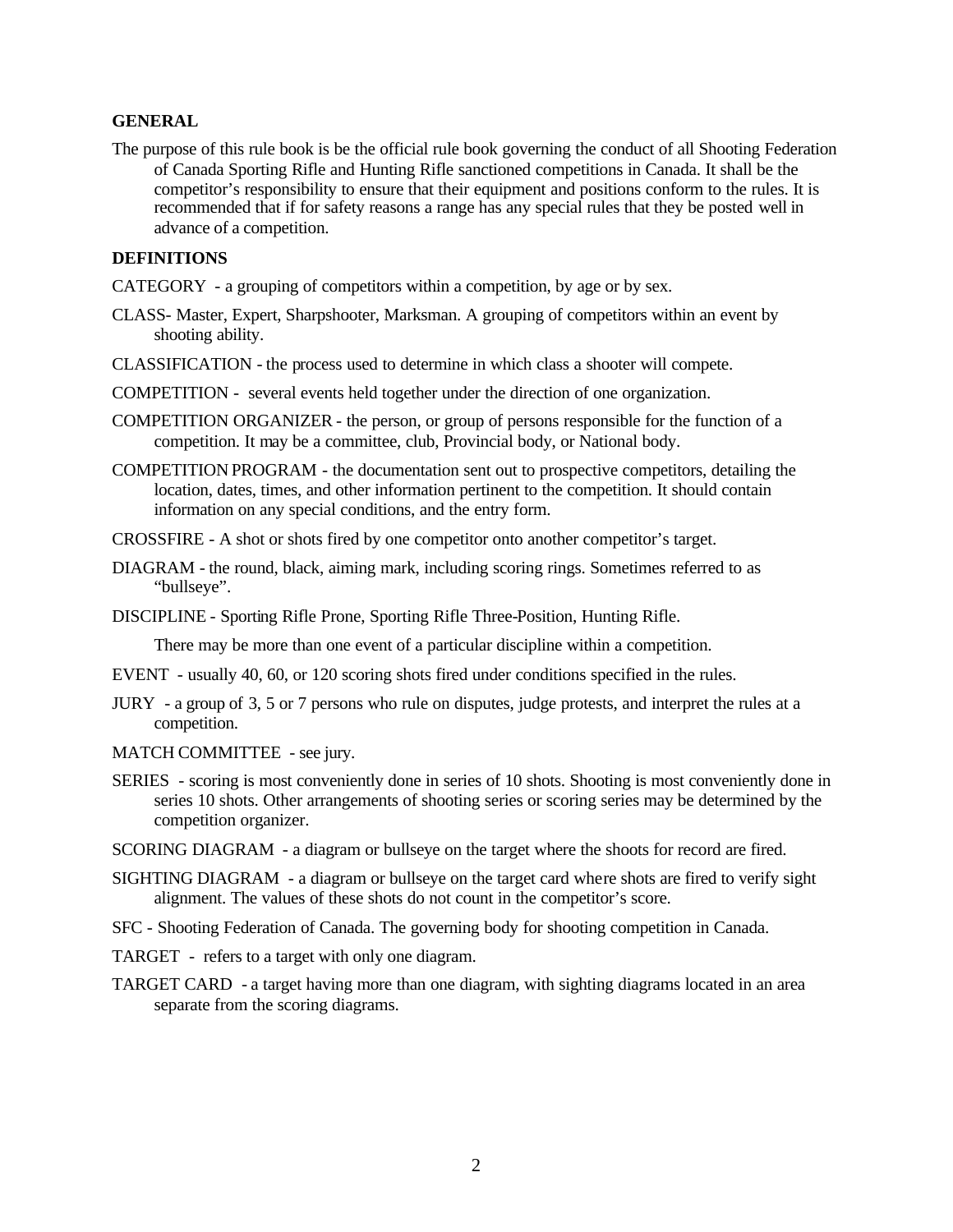#### **2.0 SAFETY**

- 2.1 The safety of a shooting range depends to a large extent on local conditions and additional safety rules ma y be established by the Organizing Committee. The Organizing Committee must know the principles of range safety and take the necessary steps to apply them. The Organizing Committee bears the responsibility for safety. Team officials and shooters must be advised of any special local regulations.
- 2.2 The safety of shooters, range personnel and spectators requires continued and careful attention to the handling of rifles and caution in moving about the range. Self- discipline is necessary on the part of all. Where such self discipline is lacking, it is the duty of range officials to enforce discipline and the duty of shooters and team officials to assist in such enforcement.
- 2.3 In the interest of safety, a Jury Member or a range official may stop the shootin g at any time. Shooters and team officials must notify immediately range officers or Jury Members of any situation that may be dangerous or which may cause an accident. A shooter may stop the shooting by calling "cease-fire" if a situation arises on the range that requires an immediate stoppage of shooting.
- 2.4 An Equipment Inspector, Range Officer, or Jury Member may pick up shooter's equipment (including a rifle) for control WITHOUT his permission, but in his presence and with his knowledge. However, immedia te action must be taken when a matter of safety is involved.
- 2.5 To ensure safety, all rifles must be handled with maximum care at all times. The rifle must not be removed from the firing line during the course of fire except with the permission of range officials.
- 2.5.1 While the shooter is on the firing point, the rifle must always he pointed in a safe direction. For sporting rifle even if the rifle has a magazine, only one cartridge may be loaded. When not actually firing, all rifles must be unloaded and the bolt or action must be open. The action or breach must not be closed until the rifle is pointing down range in a safe direction.
- 2.5.2 Before the shooter leaves the firing point, the shooter must ascertain that the action is open and there are no cartridges in the chamber or magazine.
- 2.5.3 Dry firing and aiming exercises are permitted, but only with the permission of the Range Officer and only on the firing line or in a designated area. Handling of rifles is not permitted when anyone is forward of the firing line.

#### 2.5.4 **Dry Firing**

Means the release of the cocked trigger mechanism of an unloaded cartridge rifle.

2.5.5 Rifles may be loaded only on the firing point and only after the command or signal "**START**" is given. At all other times, the rifles must be kept unloaded. If a shooter fires a shot before the command "**START**", or after the command "**STOP**" has been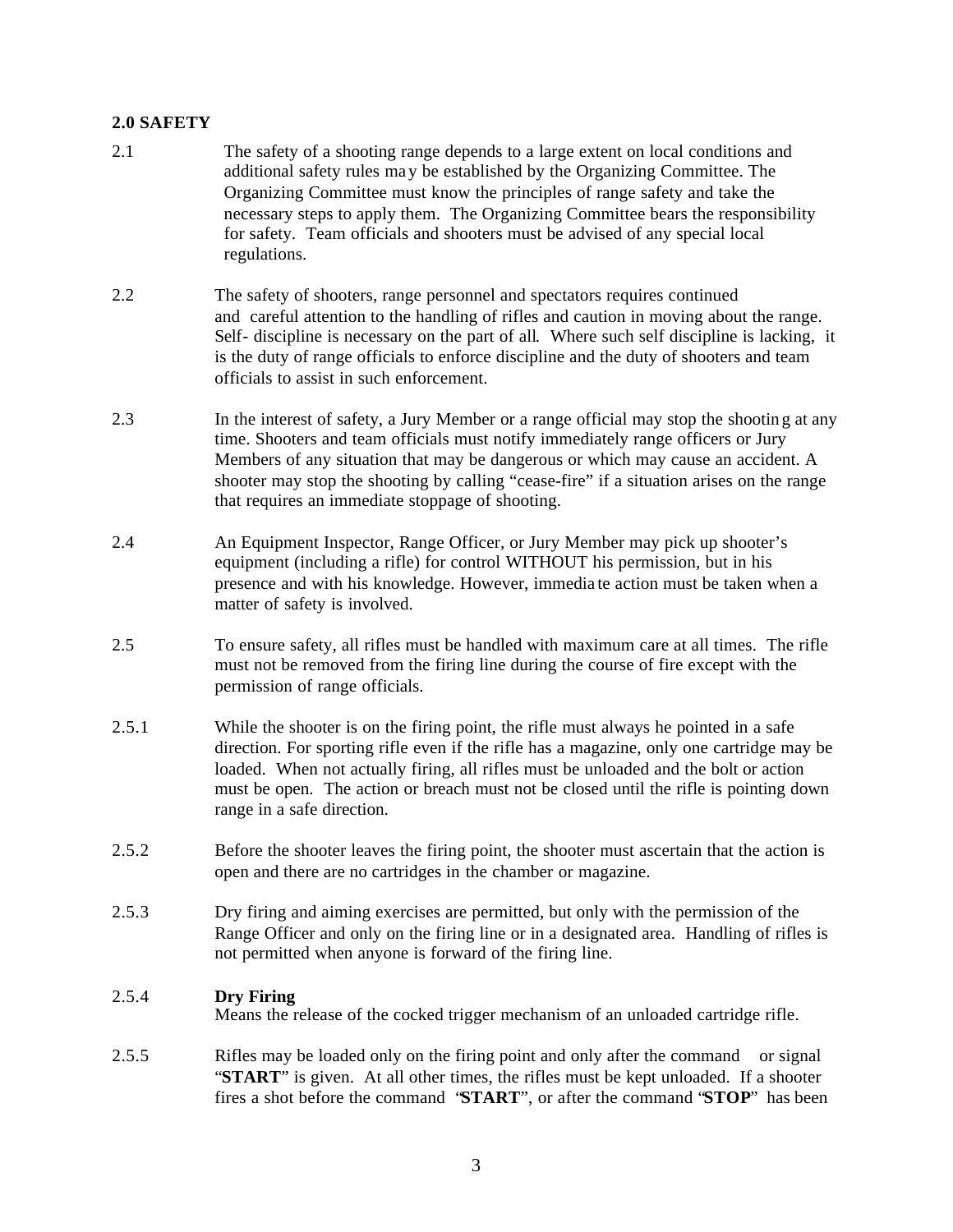given he may be disqualified. During the competition the rifle may be laid down only after the cartridge(s) are removed and the action is open.

- 2.6 When the command or signal to "**STOP**" is given, shooting must stop immediately, and the shooters must unload their rifles, and make them safe. Shooting may only be resumed when the appropriate command or signal to "**START**" is given again.
- 2.7 The Chief Range Officer, or other appropriate range officials, is responsible for giving the commands, "**START**", "**STOP**", and other necessary commands. The Range Officers must also ensure that the commands are obeyed and that rifles are handled safely.

#### 2.8 **Ear Protection**

All shooters and other persons in the immediate vicinity of the firing line are urged to wear ear plugs, ear muffs, or similar ear protection. Ear protectors incorporating any type of receiving devices are not permitted for shooters.

#### 2.9 **Eye Protection**

.

All shooters are urged to wear shatterproof shooting glasses or similar eye protection while shooting.

#### **3.0 RANGE & TARGET STANDARDS**

- 3.1.1 **Target Paper** must be of a non-reflecting color and material so that the black aiming area (center) is clearly visible under normal light conditions at the appropriate distances. The target paper and scoring rings must retain dimensional accuracy under all weather and climatic conditions. The target paper must register shot holes without excessive tearing or distortion.
- 3.1.2 **The dimensions** of all scoring rings are measured from the outside edges (outside diameter) of the scoring rings.
- 3.1.3 Targets are divided into **scoring zones by scoring rings**. Shots striking in a scoring zone receive the number of points designated for that scoring zone. Any shot which strikes or touches the outer edge of a scoring ring receives the score value of that zone.

#### 3.2.1 **50 METRE RIFLE TARGET**

The SFC target measures approximately 16" wide by 26" high and has six diagrams on the target card. The top pair of diagrams are for sighting shots and are separated from the remaining four scoring diagrams by a horizontal black line.

#### 3.2.2 **20 YARD RIFLE TARGET**

The SFC target measures approximately 14 1/2" wide by 12" high and has 12 diagrams on the target card arranged in horizontal rows of four diagrams. The central pair of diagrams are for sighting shots and are separated from the remaining ten scoring diagrams by a rectangular black line box, approximately 7" wide by 2 3/4" high.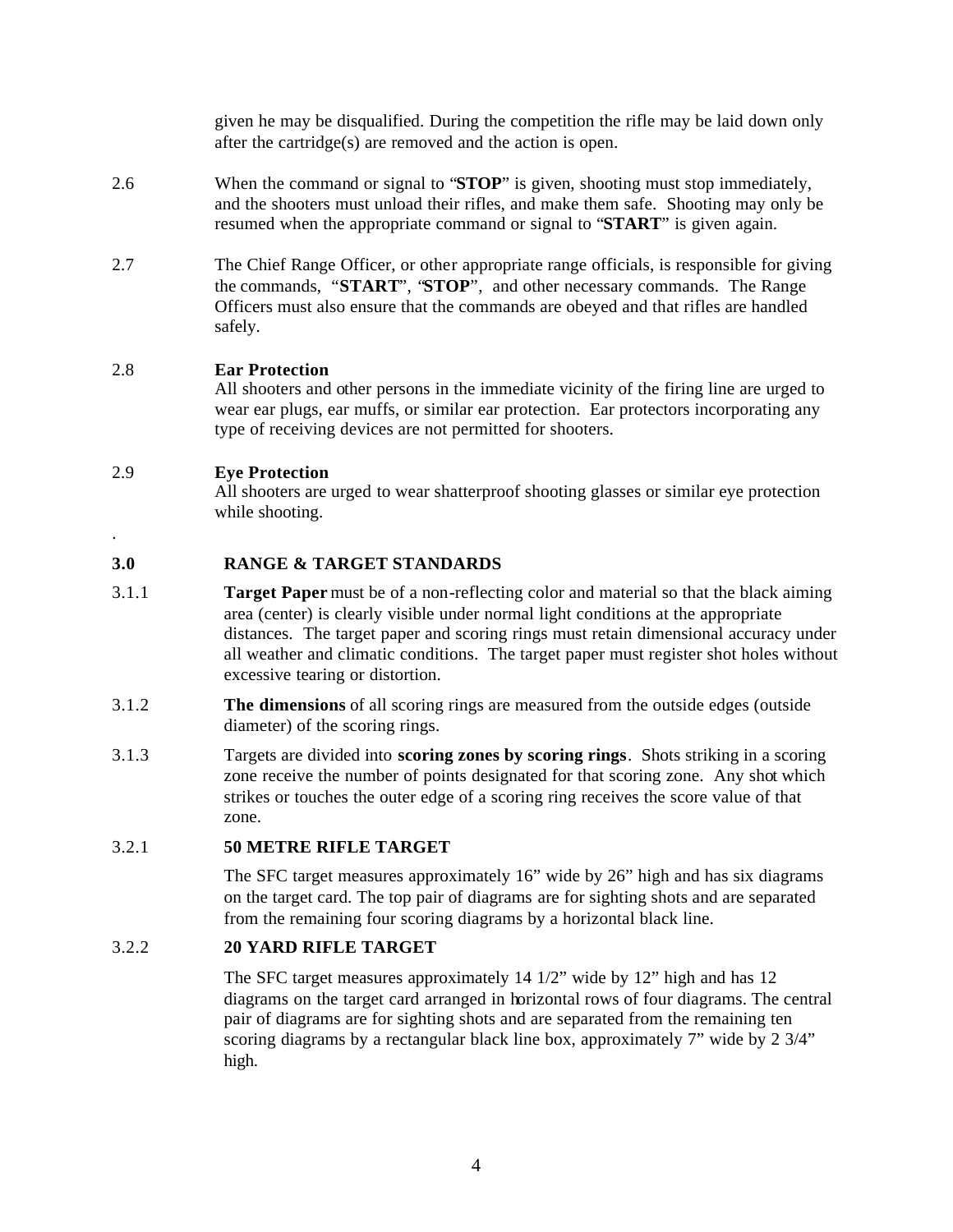#### 3.3 **VALUE OF SHOTS**

For the SFC targets. A standard 5.6mm dia. (.22ca1.) plug gauge is used for scoring this target. If the gauge touches the line, the higher value is given. Shots inside or touching the "X" ring are scored and recorded in Sporting Rifle events.

|              | <b>Sporting Rifle Targets</b> |                  |
|--------------|-------------------------------|------------------|
|              | 50 metre                      | 20 yard          |
| Stock number | #153                          | #135             |
| Paper width  | 420 mm                        | 387 mm           |
| Paper Height | 660 mm                        | 305 mm           |
| X Ring       | 20 mm                         | $3.7 \text{ mm}$ |
| 10 Ring      | 40 mm                         | <b>11 mm</b>     |
| 9 Ring       | 80 mm                         | 25.6 mm          |
| Aiming Mark  | 120 mm                        | 40.2 mm          |
| 8 Ring       | 120 mm                        | 40.2 mm          |
| 7 Ring       | 160 mm                        | 54.8 mm          |
| 6 Ring       | 200 mm                        | 69.4 mm          |

## **Table 2 Specifications for Rifles**

Measurements for Dimensions C,D,E,F & J are from centerline of barrel

All Dimensions are Maximum except trigger weight which is minimum

| A              |                                                                                     | 50 mm             |
|----------------|-------------------------------------------------------------------------------------|-------------------|
| B              |                                                                                     | $25 \, \text{mm}$ |
| C              | Distance from center of frontsight ring or top of post, to center of bore either    | 40 mm             |
|                | Directly above, or offset. Except for shooters firing from one shoulder and         |                   |
|                | aiming with the opposite eye.)                                                      |                   |
| D1             |                                                                                     | 70 mm             |
| D <sub>2</sub> |                                                                                     | 90 mm             |
| E              |                                                                                     | 140 mm            |
| F              |                                                                                     | 190 mm            |
| G              |                                                                                     | $20 \text{ mm}$   |
| H              |                                                                                     | 153 mm            |
| H1             | Offset of butt plate from center line turn or turn of butt plate from centerline -- | <b>None</b>       |
|                | When viewed from above.                                                             |                   |
| $\mathbf{I}$   |                                                                                     | 60 mm             |
| J              |                                                                                     | 40 mm             |
| K              | Movement of butt plate, upward or downward from the neutral position ------         | $+/-30$ mm        |
| L              |                                                                                     | 1000 g            |
| M              |                                                                                     | 4 kg              |
| N              | Frontsight extension beyond the apparent muzzle of the rifle -------------------    | $20 \, \text{mm}$ |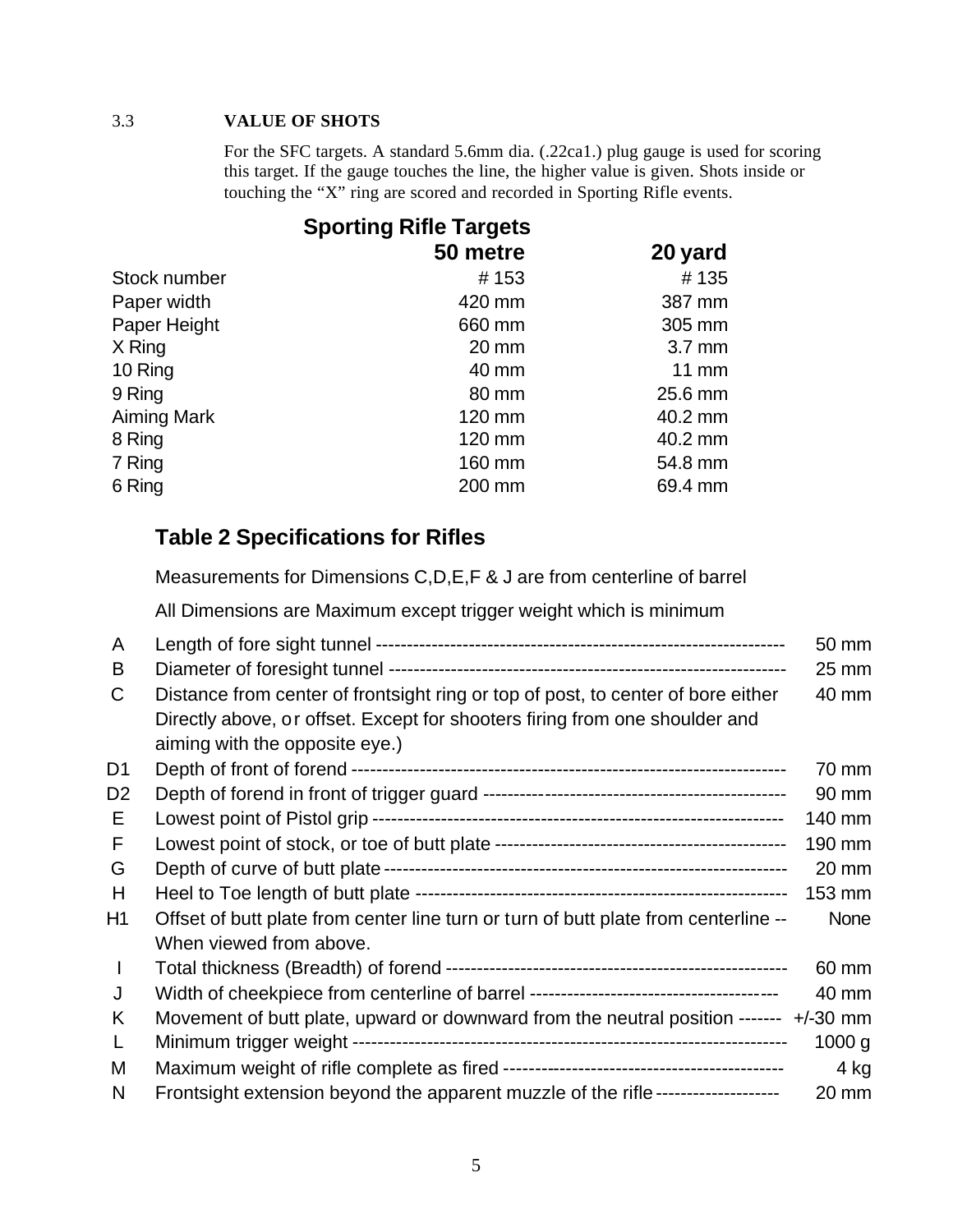

#### **3.5.0 RANGE STANDARDS**

- 3.5.1 Ranges must have **a line of targets** and a **firing line** . The firing line must be parallel to the line of targets. The **firing points** are located behind the firing line.
- 3.5.2 Ranges may be surrounded by walls, if necessary, for safety reasons. Protection against the accidental exit of un-aimed shots may also be provided by transverse baffle systems between the firing line and the line of targets.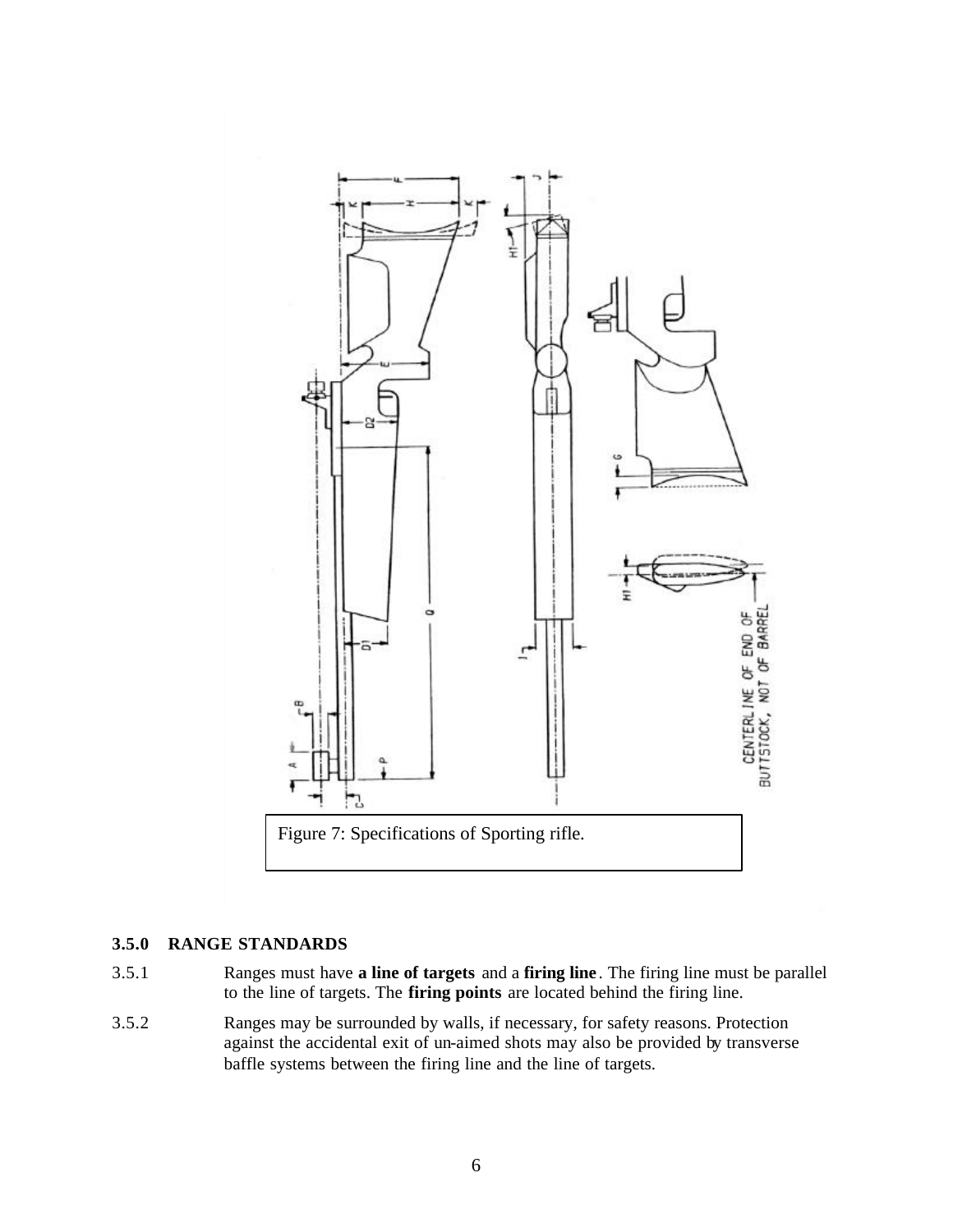3.5.3 Protection against rain, sun and wind must be provided. This protection shall be such that no obvious advantage is given to any firing point or part of the range.

#### 3.5.4 **Competition Area**

- 3.5.5 **Smoking** on the range and in the spectator area is prohibited.
- 3.5.6 There must be sufficient space behind the firing points for the range officials and the Jury to perform their duties.
- 3.5.8 The use of **mobile telephones, walkie -talkies, pagers** or similar devices by competitors, coaches and team officials while within the competition area is prohibited. All mobile telephones etc must be switched **OFF**.
- 3.5.9 If possible each range should be equipped with a large clock at each end of the hall that can be seen clearly by shooters and officials.
- 3.5.10 Target frames or mechanisms must be marked with numbers corresponding to their firing point number. The numbers must be large enough to be seen easily under normal shooting conditions with normal vision at the appropriate distance. The numbers must be of alternating and contrasting colors and be clearly visible throughout the competition, whether the targets are exposed or concealed.
- 3.5.11 Targets must be fixed in such a manner that they have no significant movement even in high winds.
- 3.5.12 Any target system may be used, provided it guarantees the necessary degree of safety, accurate control of timing, and efficient, accurate and rapid scoring and changing of the targets.

#### **3.6.0 Wind Flags for 50 m Rifle Ranges**

- 3.6.1 Rectangular wind flags, much like ribbons which indicate air movements on the range should be made of a cotton material weighing approximately 150  $g/m2$ . They must be placed as close to the bullets flight path as possible without interfering with the bullets or the shooter's view of the target during aiming. The color of the wind flags must be in contrast to the background. Dual color or striped wind flags are permitted and recommended.
- 3.6.2 Private wind indicators are prohibited.
- 3.6.3 On 50 m ranges wind flags measuring 50 mm x 400 mm are to be placed at distances of 10 m and 30 m from the firing line, on every second imaginary line separating each firing point and its corresponding target from the adjacent points and targets. Flags must be placed on the shooter's side of any safety baffles.

#### **3.7.0 Shooting Distances**

3.7.1 Shooting distances must be measured from the firing line to the target face. Shooting distances must be as exact as possible, subject to the following allowable variations.

> 50 m range  $+/- 0.20$  m 20 yd range  $+/- 0.10 \text{ m}$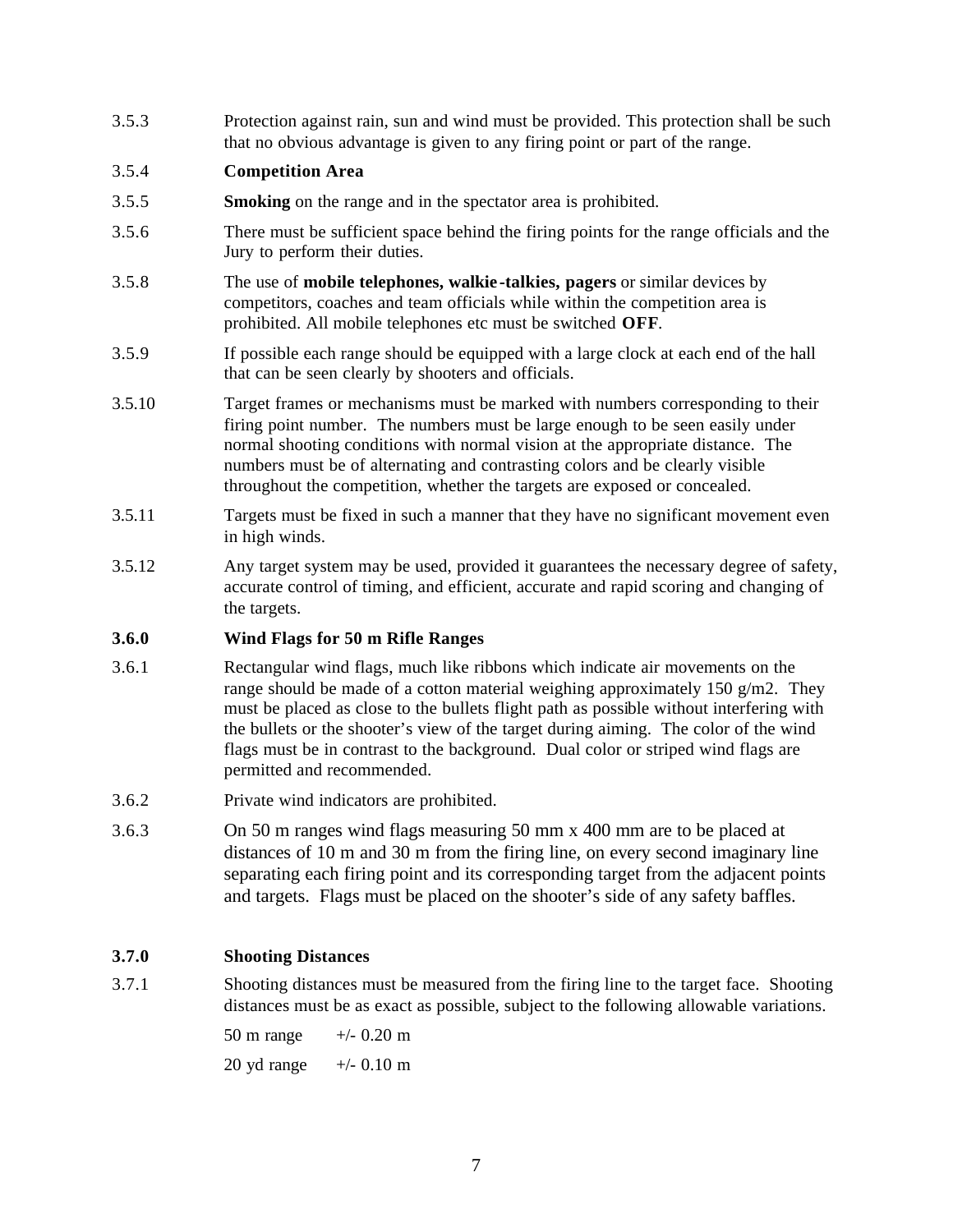- 3.7.2 The firing line must be clearly marked. No part of the shooter's body may contact the floor or ground ahead of the edge of the firing line nearest to the shooter.
- 3.7.3 Height of Target Centre (Centre of the Ten Ring)
- 3.7.4 The centre of the target must be within the following heights when measured from the level of the floor of the firing point.

|             | <b>Standard Height</b> | <b>Variation Allowable</b> |
|-------------|------------------------|----------------------------|
| 50 m ranges | $0.75 \; \mathrm{m}$   | $+/-$ 0.50 m               |

All target centers within a group of targets or range must have the same height  $(+10)$ cm)

#### **3.7.5 Horizontal Variations for Target Centers on 50 m Rifle Range**

3.7.6 Target centres at 50 m must be oriented on the centre of the corresponding firing point. Horizontal deviations from a centre line drawn perpendicular (90 degrees) to the centre of the firing point is 0.75 m maximum variation from centre in either direction. The distance between target centres must correspond to the width of the firing points  $(+ 10 \text{ cm})$ .

#### 3.8 **General Firing Point Standards for 50 m Ranges**

- 3.8.1 The firing point must be constructed so that it does not vibrate or move when other persons are walking close by. From the firing line to approximately 2.2 m rearward., the firing point must either be level or may slope to the rear with a few centimeters drop.
- 3.8.2 The firing point must be equipped as follows:
- 3.8.2.1 If the firing point is exposed to excessive wind, additional protection for the shooters must be provided by screens, rows of trees or other means.
- 3.8.2.2 When it is necessary to install dividing screens on the firing line they must be made of transparent material on a light frame. Screens should extend at least 50 cm forward of the firing line, and be no less than 1.5 m long x 2.0 m high. They are to be located between every two firing points, at the minimum.

#### **3.9 SCORING PROCEDURES**

- 3.9.1 The scoring office must publish preliminary scores on the Main Scoreboard as soon as possible after each relay and stage or completion of each event.
- 3.9.2 These lists musts contain the full family name, full first name (without abbreviations), and start numbers.
- 3.9.3 Scores must be reported to the SFC office within 14 days of a competition completion date, and within 14 days of a registered league schedule competition. Each competitor must be correctly identified, the class in which they competed, and their scores fired, must be entered on the competition report. The proper amount of registration fees, covering all entrants in the competition, and a copy of the official results bulletin must be forwarded with the report. Proper attention to these matters by competition organizers will ensure that each participant's records are kept accurately up to date, and that classification cards are promptly issued as they are earned.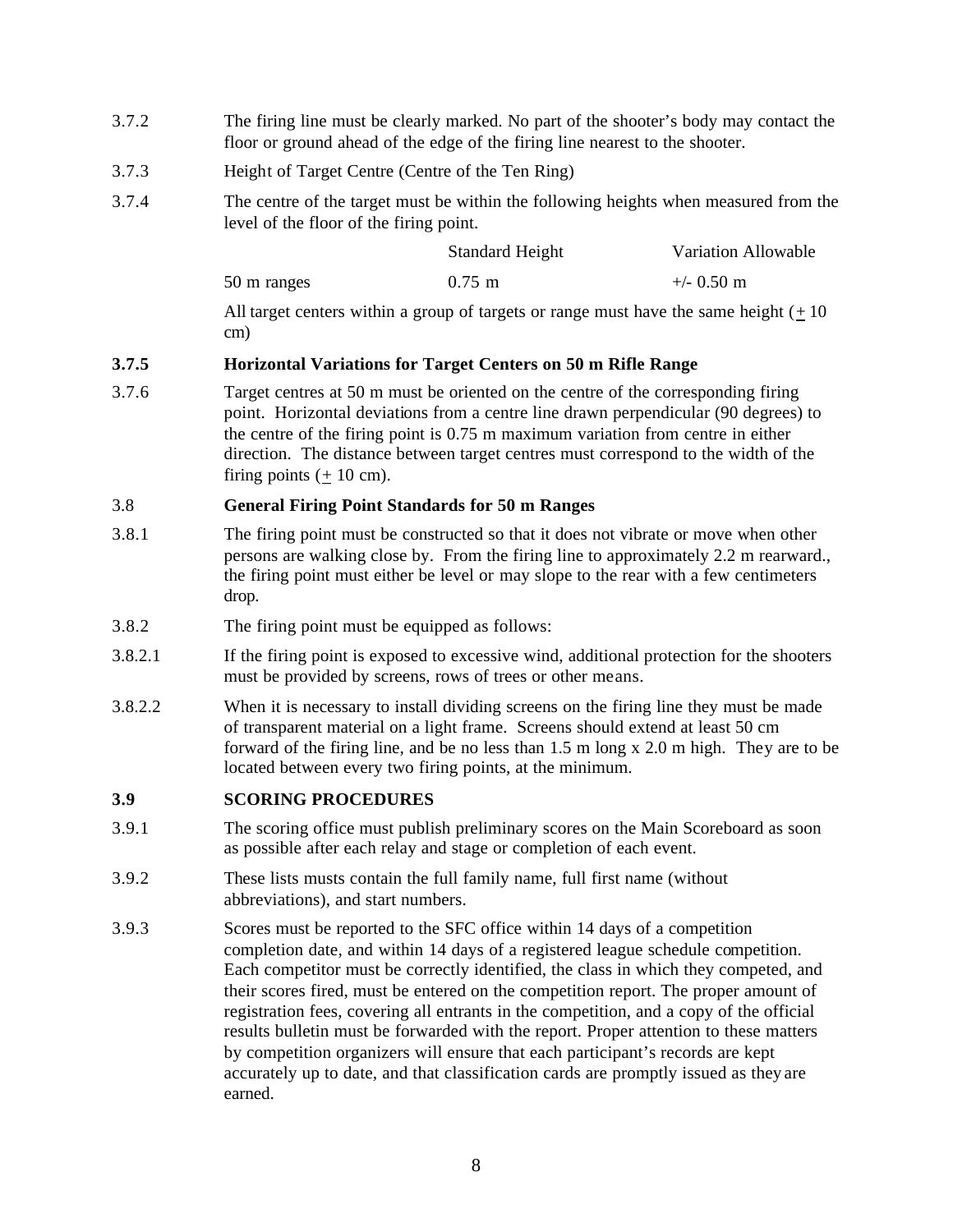- 3.9.4 The competition report forms, and the competition registration number must be obtained beforehand from the SFC office by the competition organizer.
- 3.9.5 The Organizing Committee must establish an office for scoring and controlling targets during competitions and for recording and producing results lists after competitions.
- 3.9.6 The **Scoring Jury** must supervise the scoring and all work done in the Scoring office. It directs how any questionable shots shall be scored, determines their value, and resolves any questions or scoring protests.
- 3.9.7 Each official must certify his or her work by initialing the target, score card or results list.

#### **3.10.0 Value of the Shots:**

All bullet holes are scored according to the highest value of the target scoring zone or ring that is touched by that bullet hole. If any part of a scoring ring (demarcation line between the scoring zones) is touched by the bullet, the shot must be scored the higher value of the two scoring zones. Such a hit is determined by whether the bullet hole or a plug gauge inserted in the hole touches any part of the outside edge of the scoring ring.

- 3.10.1 Shots in dispute must be determined as to value by means of a gauge or other device which has been approved by the SFC for accuracy. Gauges must always be inserted into the shot hole with the target in the horizontal position.
- 3.10.2 If two scoring officials do not agree on the value of a shot, a decision from the Jury must be requested immediately.
- 3.10.3 The plug gauge may be inserted only once in any bullet hole. For this reason the use of a gauge must be marked on the target by the scoring officials, together with their initials.
- 3.10.4 Hits outside the scoring rings of the shooter's own target are scored as misses, except in the case of a crossfire (see  $6.6.0 - 6.6.10.1$  crossfires)
- 3.10.5 Decisions by the **Scoring Jury** on value or number of shots on a target are final and may not be appealed.

#### **4.0 RIFLE STANDARDS**

#### 4.1 **Pistol Grips**

The pistol grip for the right hand must not be constructed in such a way that it rests on the left arm.

- 4.1.2 **Barrels** and extension tubes must not be perforated in any way. Any construction or device inside the barrel or tubes, other than rifling and chambering for the3 cartridge is prohibited.
- 4.1.3 The use of **compensators** and **muzzle brakes** on rifles are prohibited.

#### 4.2 **Sights**

4.2.1 Metallic sights are permitted. Telescopic sights and levels are not permitted.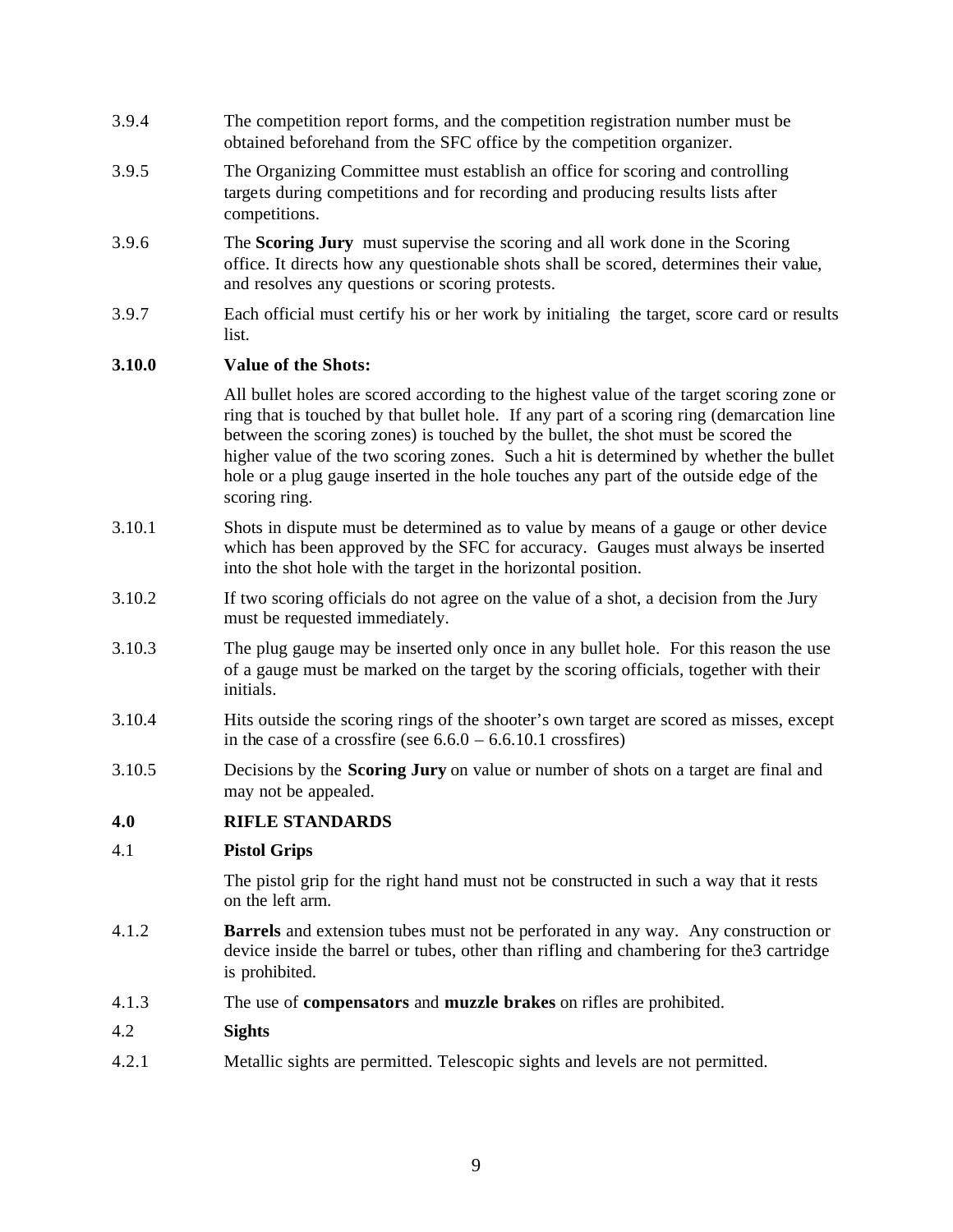4.2.2 A correcting lens or variable diopter eyepiece may be attached to the rear sight of the rifle, but may not be used in conjunction with another lens or lenses, such as eyeglasses, contact lenses, or a front sight lens. An eye shield may be attached to the sight or receiver if it is done in such a manner as not to provide artificial support.

#### Exception;

4.2.3 An additional lens is permitted in the frontsight for competitors in "Veteran" category events.

#### 4.3 **Additional Regulations** :

- 4.3.1 Rifle weight must not exceed 4kg complete as fired.
- 4.3.2 The trigger must lift and hold a weight of l000g, at least 1cm above the surface on which the weight was placed, with the rifle cocked, and the safety catch in the firing position, and with the rifle held in a vertical position. The weight must be suspended from the mid-point of the trigger. Triggers may be weighed with the official test weight at the discretion of the Range Officer or Match Committee. Failure of the trigger to meet the trigger pull requirements after the competitor has commenced his match shall disqualify the competitor in matches previously fired in the current competition.
- 4.3.4 Thumbhole stocks are permitted for Sporting Rifle competitions.
- 4.3.5 Any additions or extensions to the stock of the rifle must be fixed solidly in place and not be moved or removed from the rifle for the duration of the event. Any such additions must be included in the overall weight limit and dimensions.
- 4.3.6 All Sporting Rifle stocks, including any modifications must conform to the Sporting Rifle dimensions in Figure 7, and Table 2.
- 4.3.7 The use of a sling or hand-stop is prohibited in Sporting Rifle competitions.
- 4.3.8 Barrel weights must surround the barrel evenly, and be non—adjustable.

#### 4.4 **CLOTHING REGULATIONS**

The use of any special devices, means or garments which immobilize or unduly reduce the movement of the shooter's legs, body or arms is prohibited in order to assure that the performance skills of the shooters are not artificially improved by special clothing.

- 4.4.1 All shooting jackets, trousers and gloves must be made of flexible material that does not materially change is physical characteristics, that is, become stiffer, thicker or harder, under commonly accepted shooting conditions. All lining, padding and reinforcements must meet the same specifications. Any lining or padding must not be quilted, cross-stitched, glued or otherwise affixed to the outer clothing layer other than at normal tailoring points. All lining or padding must be measured as part of the clothing.
- 4.4.2 Only one shooting jacket, only one pair of shooting trousers and only one pair of shooting shoes may be approved by Equipment Control for each shooter for all rifle events. This does not prevent the shooter using ordinary trousers or normal athletic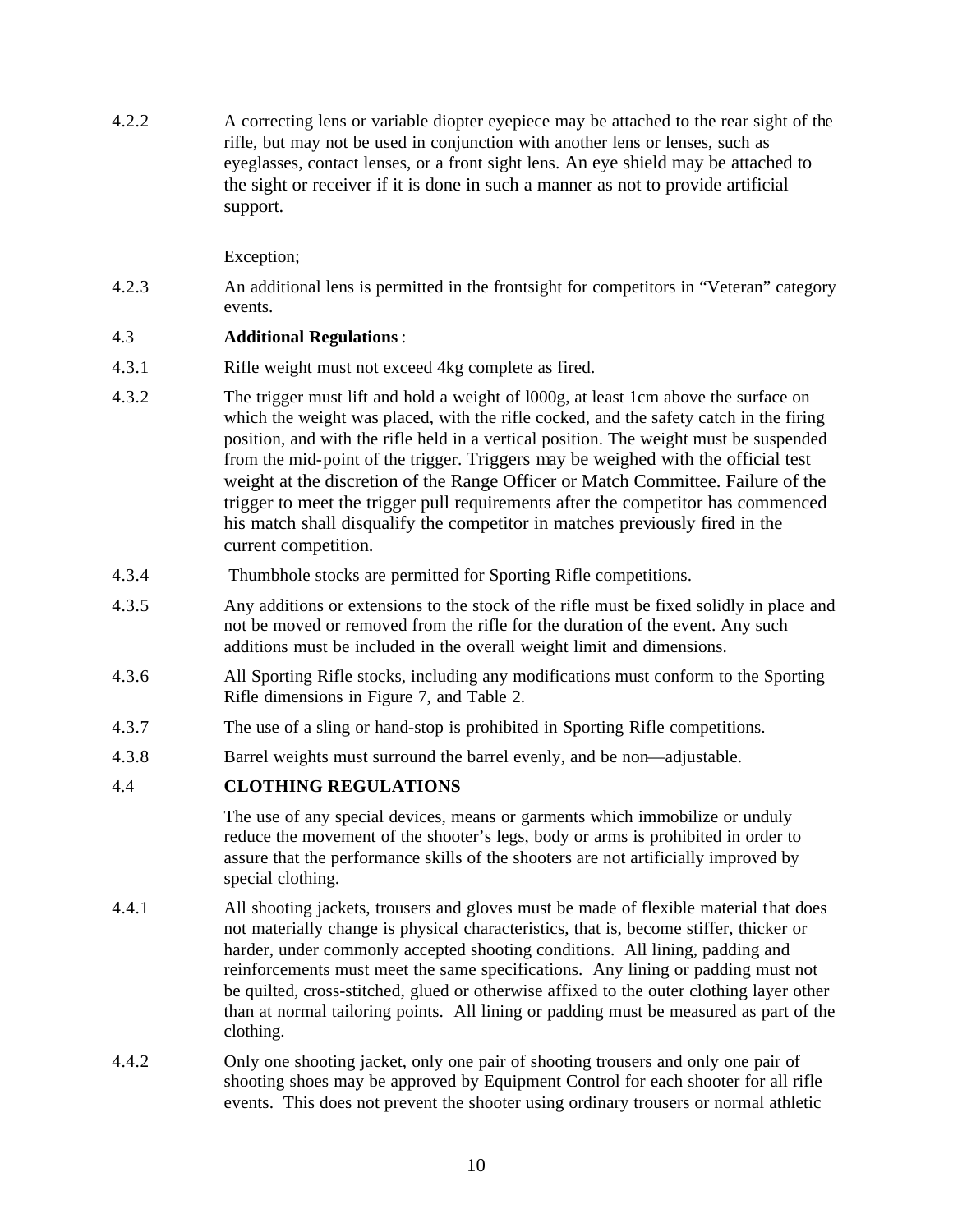type training shoes in any event or position. A jacket must be capable of being used in all three positions (prone, standing and kneeling) and must meet all other specifications in order to be approved for the competition. Any item of clothing which fails to pass the Equipment Control three (3) times may not be resubmitted and must be indelibly marked.

4.4.3 When measurements are taken of garment thickness linings and padding are measured as part of the thickness. Measurements are to be taken no closer than 3 cms from folds or seams. The device used shall be capable of measuring to one tenth of a millimeter. Measurements will be taken with a5kilogram weight applied. The gauge shall have two round flat surfaces which will contact opposite sides of the clothing.

#### 4.4.1.0 **Shooting Jacket**

The body and sleeves of the jacket, including the lining, must not exceed 2.5 mm in single thickness and 5 mm in double thickness at any point where flat surfaces may be measured. The jacket must not be longer than the bottom of the balled fists.

- 4.4.1.1 Closure of the jacket must be only by non-adjustable means e.g. buttons or zippers. The jacket must not overlap more than 100 mm at the closure. The jacket must hang loosely on the wearer. To determine this, the jacket must be capable of being overlapped beyond the normal closure by at least 70 mm. Measured from the center of the button to the outside edge of the button hole. The measurement will be taken with the arms at the sides.
- 4.4.1.2 All straps, laces, bindings, seams, stitching or devices, which may be construed as artificial support, are prohibited. However it is permitted to have one zipper or not more than two straps to take up loose material in the area of the shoulder pad. No other zippers or other closing or tightening device is permitted.
- 4.4.1.3 The construction of the back panel may include more than one piece of material including a band or strip provided that this construction does not stiffen or reduce the flexibility of the jacket. All parts of the back panel must comply with the thickness limit of 2.5 mm when measured over a flat surface.
- 4.4.1.4 An interchangeable back panel to give ventilation is permitted, provided that it is soft, flexible and pliable. The fastenings of this panel must be such that they do not stiffen the jacket or give additional support to the shooter. Each removable back panel must be approved by Equipment Control. All panels for one jacket must be the same width and length.
- 4.4.1.5 In the prone and kneeling positions, the sleeve of the shooting jacket must not extend beyond the wrist of the arm. The sleeve must not be placed between the hand or glove and the forend of the stock when the shooter is in the shooting position.
- 4.4.1.6 No Velcro, sticky substance, liquid, or spray may be applied to the outside or inside of the jacket, pads or equipment. Roughening the material of the jacket is prohibited.
- 4.4.1.7 Shooting jackets may have reinforcement patches added only to their outside surfaces subject to the following limitations.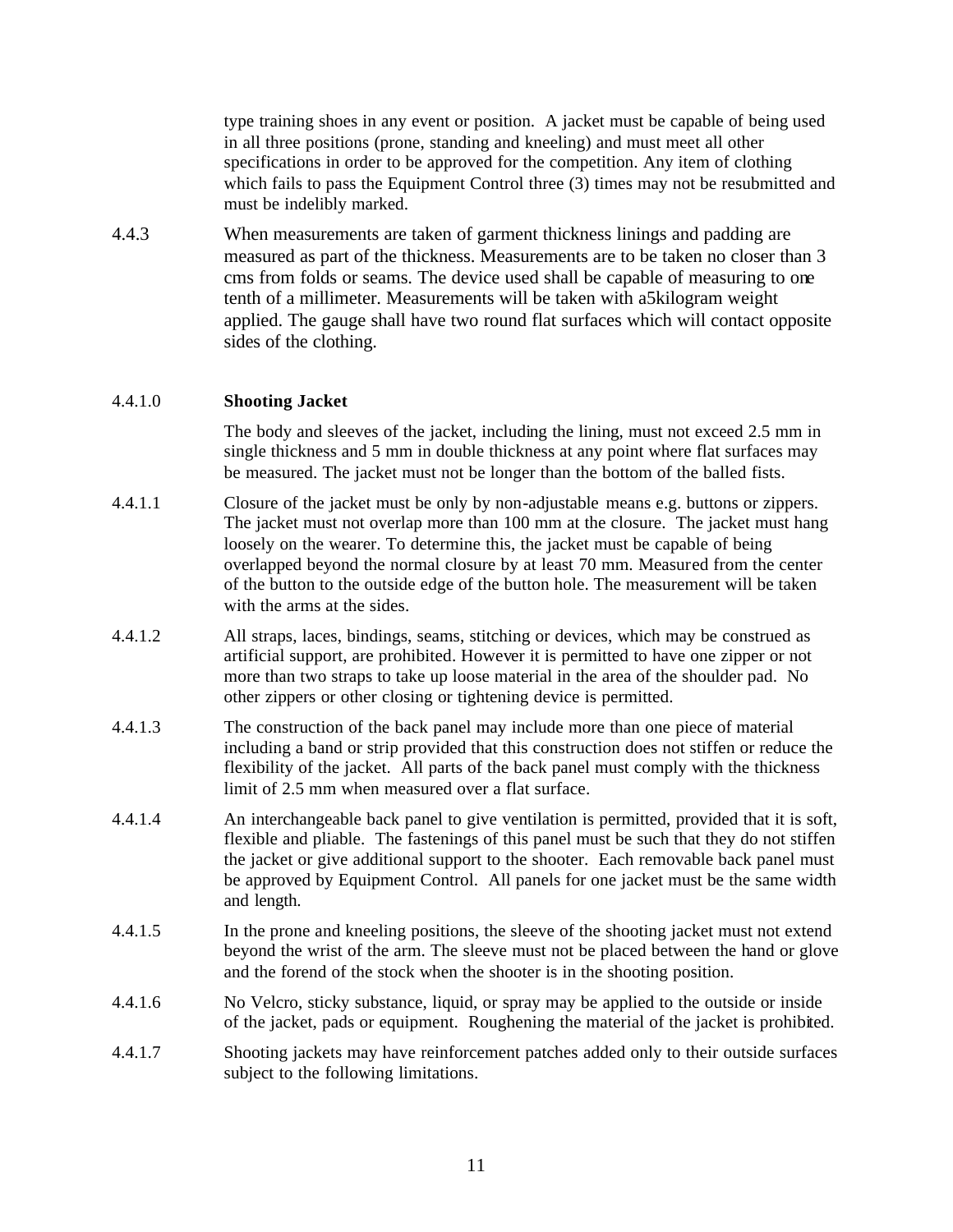- 4.4.1.8 Maximum thickness, including jacket material and all linings 10 mm single thickness or 20 mm when measured as a double thickness.
- 4.4.1.9 Reinforcements may be added on both elbows but must not be more than half (1/2) of the circumference of the sleeve. The reinforcement on the opposite arm may have a maximum length of 300 mm.
- 4.4.1.10 Reinforcement on the shoulder where the butt plate rests must not be longer than 300 mm in the longest dimension.
- 4.4.1.11 All inside pockets are prohibited. Only one (1) external pocket is permitted, located on the right front side (left front side for left hand shooters) of the jackets.
- 4.4.1.12 The maximum size of the pocket is 250 mm high from the lower edge of the jacket and 200 mm wide.

#### 4.4.2.0 **Shooting Trousers**

The trousers including the lining , must not exceed 2.5 mm in single thickness and 5 mm in double thickness at any point where flat surfaces may be measured. The top of the trousers must not fit or be worn higher on the body than 50 mm above the crest of the hip bone. All drawstrings, zippers or fasteners to tighten the trousers around the legs or hips are prohibited. To support the trousers only a normal waist belt not more than 40 mm wide and 3 mm thick or braces (suspenders) may be worn. If a belt is worn in the standing position, the buckle or fastening must not be used to support the left arm or elbow. If the trousers have a waist band, it may not be more than 70 mm wide and may be closed by one hook and up to five (5) eyes, or up to five (5) adjustable snap fasteners, or similar closure or Velcro. Only one type of closure is permitted. A Velcro closure combined with any other closure is prohibited. The trousers must be loose around the legs. The shooter must be capable of sitting on a chair with the trousers on and with all fasteners or closures in the closed position. If special shooting trousers are not worn, ordinary trousers may be worn providing they do not give artificial support to any part of the body.

- 4.4.2.1 Zippers, buttons, Velcro or similar non-adjustable fasteners or closures, may be used in the trousers only in the following places:
- 4.4.2.2 One type of fastener or closure in the front to open and close the trousers fly. The fly must not be lower than the level of the crotch. Any holes that cannot be closed are permitted.
- 4.4.2.3 Only one other fastener is permitted in each trouser leg. The opening (fastener) must not start closer than 70 mm from the top edge of the trousers. It may, however, exte3nd to the bottom of the trouser leg. One fastener is permitted either in the front of the upper leg or the back of the leg, but not in both places in one leg.
- 4.4.2.4 Reinforcements may be added to the seat and both knees of the trousers. The seat patch must not exceed the width of the hips and the vertical measurement must not be longer than to cover the normal wear points on the seat of the wearer Knee patches may have a maximum length of 300 mm. Knee reinforcements must not be wider than half the circumference of the trousers leg. The thickness of reinforcement including the trousers material and any linings must not exceed 10 mm in single thickness (20 mm double thickness). All pockets are prohibited.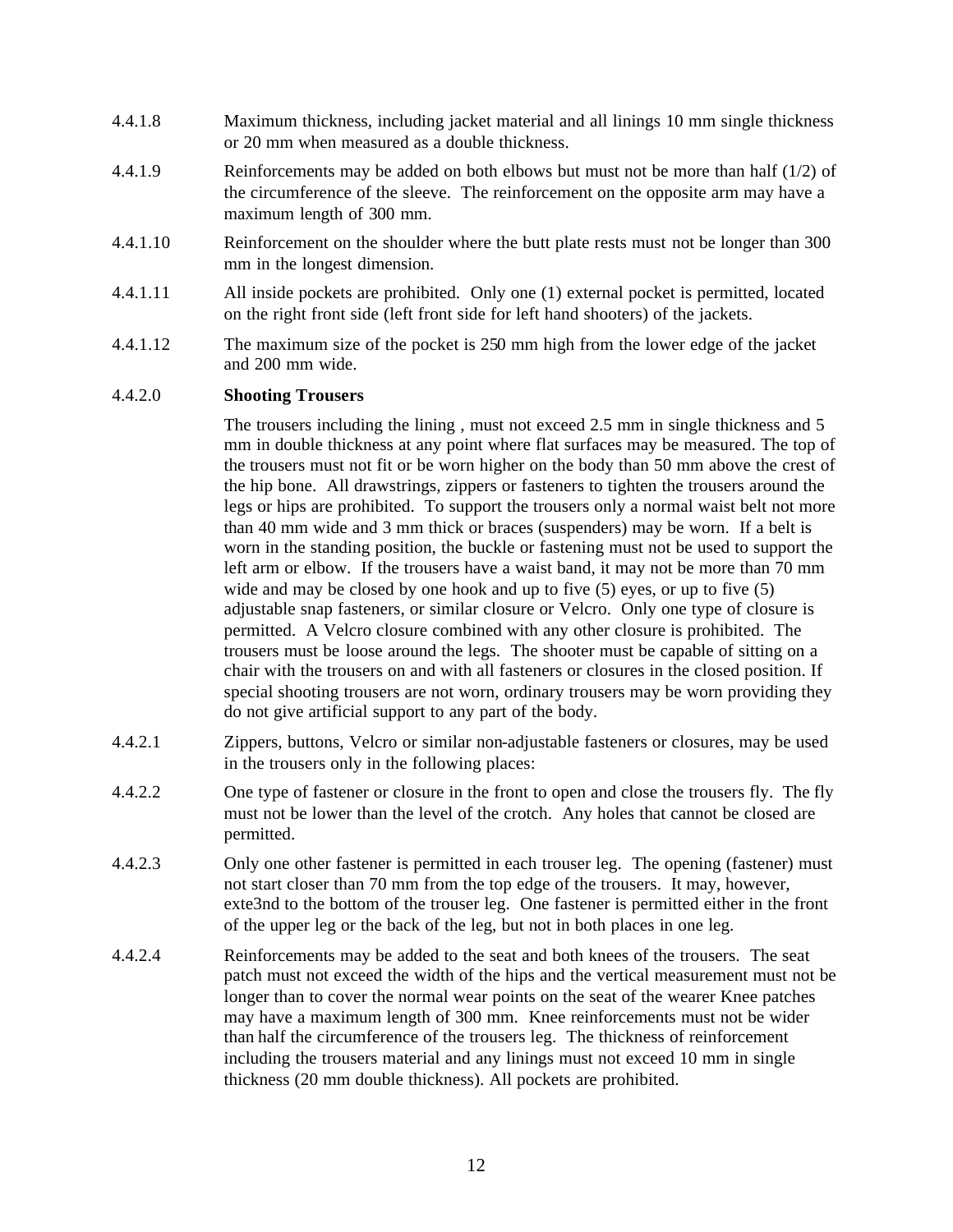#### 4.4.3.0 **Shoes**: 4.4.3.1 Normal street type or light athletic shoes, and shooting shoes not exceeding the following specifications are permitted: 4.4.3.2 The material of the upper part (above the line of the sole) must be of soft, flexible, pliable material, not thicker than 4 mm, including all linings, when measured on any flat surfaces.

- 4.4.3.3 The sole must be flexible at the ball of the foot.
- 4.4.3.4 The height of the shoe from the floor to the highest point must not exceed two thirds (2/3) of the length.

( example: if the shoe length is  $290 + 10$  mm = 300 mm, the height must not be more than 200 mm).

4.4.3.5 If a shooter wears shoes, they must be a matched pair externally.

#### 4.4.4.0 **Shooting Gloves**

- 4.4.4.1 The total thickness must not exceed 12 mm when measuring front and back materials together at any point other than on seams and joints.
- 4.4.4.2 The glove must not extend more than 50 mm above the wrist measured from the center of the wrist knuckle. Any strap or other closure device at the wrist is prohibited. However, a portion of the wrist may be elastized to enable the glove to be put on, but it must leave th3 glove loose around the wrist.

#### 4.4.5.0 **Dressing the Shooter**

- 4.4.5.1 Clothing worn under the shooting jacket must not be thicker than 2.5 mm single thickness or 5 mm double thickness. The same applies to all clothing worn under the shooting trousers.
- 4.4.5.2 Only normal personal undergarments and/or training clothing that does not immobilize or unduly reduce the movement of the shooter's legs, body or arms may be worn under the shooting jacket and/or shooting trousers. Training clothing that may be worn under the shooting trousers does not include ordinary trousers, jeans, etc. Any other undergarments are prohibited.

#### 4.4.5.0 **Accessories**

4.4.5.1 The shooting kit must not be placed forward of the shooter's forward shoulder on the firing line, except that in the standing position a shooting kit, table or stand may be used as a rifle rest between shots. The shooting kit, table, or stand must not interfere with shooters on adjacent firing points or constitute a windbreak.

#### 4.4.5.2 **Spotting Telescopes**

4.4.5.3 The use of telescopes not attached to the rifle to locate shots is permitted. No portion of the telescope or its stand may touch any part of the competitor's clothing or person.

#### 4.4.5.4 **Kneeling Roll**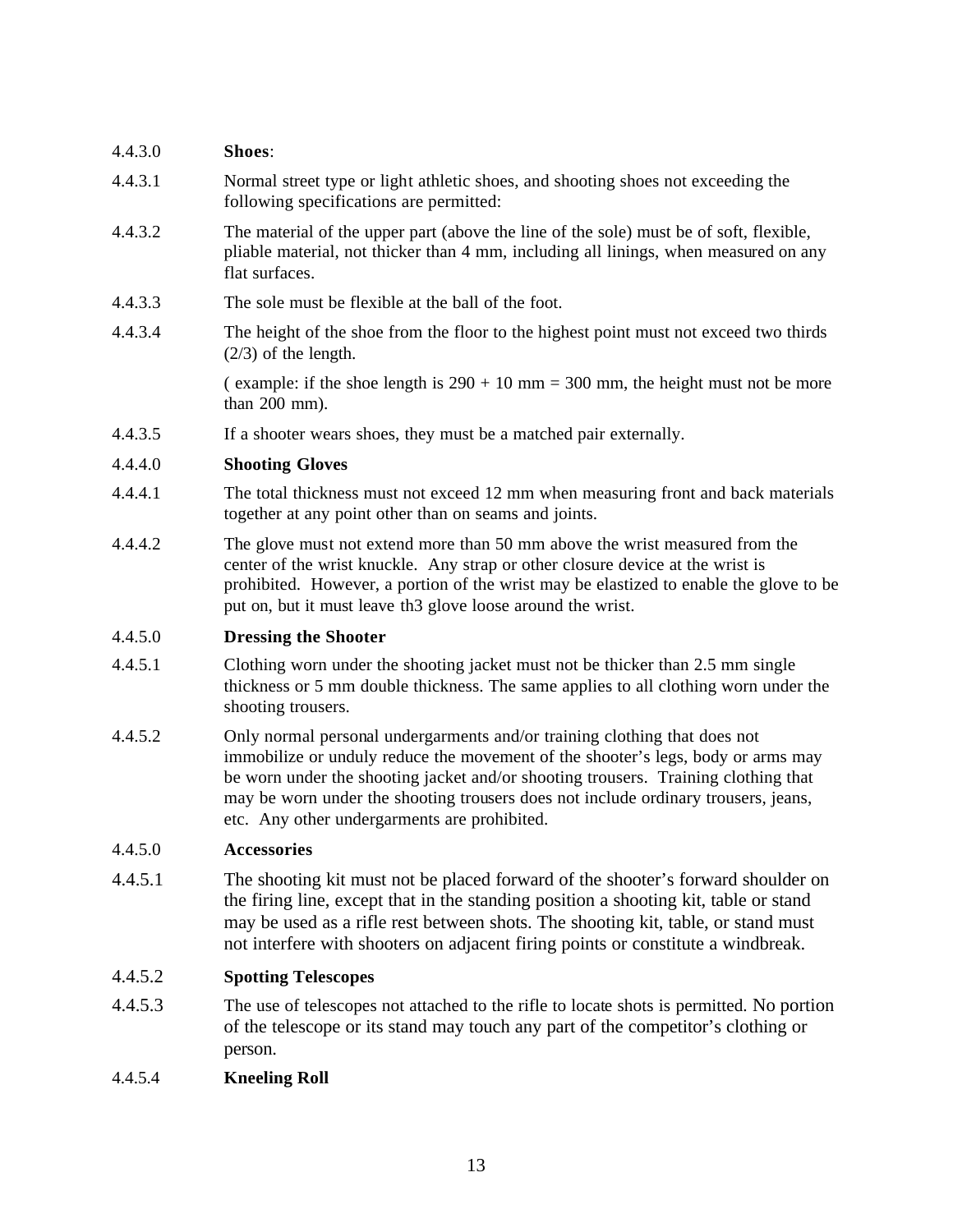Only one cylindrically shaped roll is allowed for shooting in the kneeling position. The dimensions are a maximum of 25 cm long and 18 cm in diameter. It must be made of soft and flexible material. Binding or other devices to shape the roll are not permitted.

#### 4.4.5.5 **Shooting mat**

Ground clothes or mats may be used providing that they are not constructed nor of such a nature nor are used in a manner as to form artificial support.

#### 4.4.6 **Equipment Control**

- 4.4.7 Prior to the competition each shooter's rifle and other equipment must be examined by the Equipment Control to ensure that it conforms to SFC Rules. The shooter is responsible for presenting all rifles and equipment, including any questionable equipment and/or accessories for official inspection and approval before use.
- 4.4.8 The Organizing Committee must inform team officials and shooters, in sufficient time prior to the competition, where and when they may have their equipment inspected.
- 4.4.9 The Equipment Control section must register the name of the shooter, the make (manufacturer), serial number, and caliber of each rifle approved.
- 4.4.10 All approved equipment must be marked with a seal or sticker and the approval must also be recorded on the control card.
- 4.4.11 After equipment has been approved, it must not be altered at any time prior to or during the competition in any way that would conflict with the SFC Rules.
- 4.4.12 If there are any doubts regarding an alteration, the equipment must be returned to Equipment Control for re-inspection and approval.
- 4.4.10 **Non-Conforming Equipment**

The penalty is one point per shot fired with non-conforming equipment.

#### 4.4.11 **Exception**

A competition organizer may make an exception to the above.

#### **5.0 COMPETITION OFFICIALS**

For reasons of economy and practicality, it is not mandatory to have the full slate of officials .

The competition organizer must, however, provide the following officials for SFC registered competitions:

- 5.1 Chief range officer,
- 5.2 One range officer for every 12 firing points, (Chief Range Officer may serve in this capacity.)
- 5.3 Target control (statistical) officer,
- 5.4 Jury consisting of at least three persons. (Chief Range Officer, Target control Officer may serve on the jury). Competitors may **not** serve on the Jury.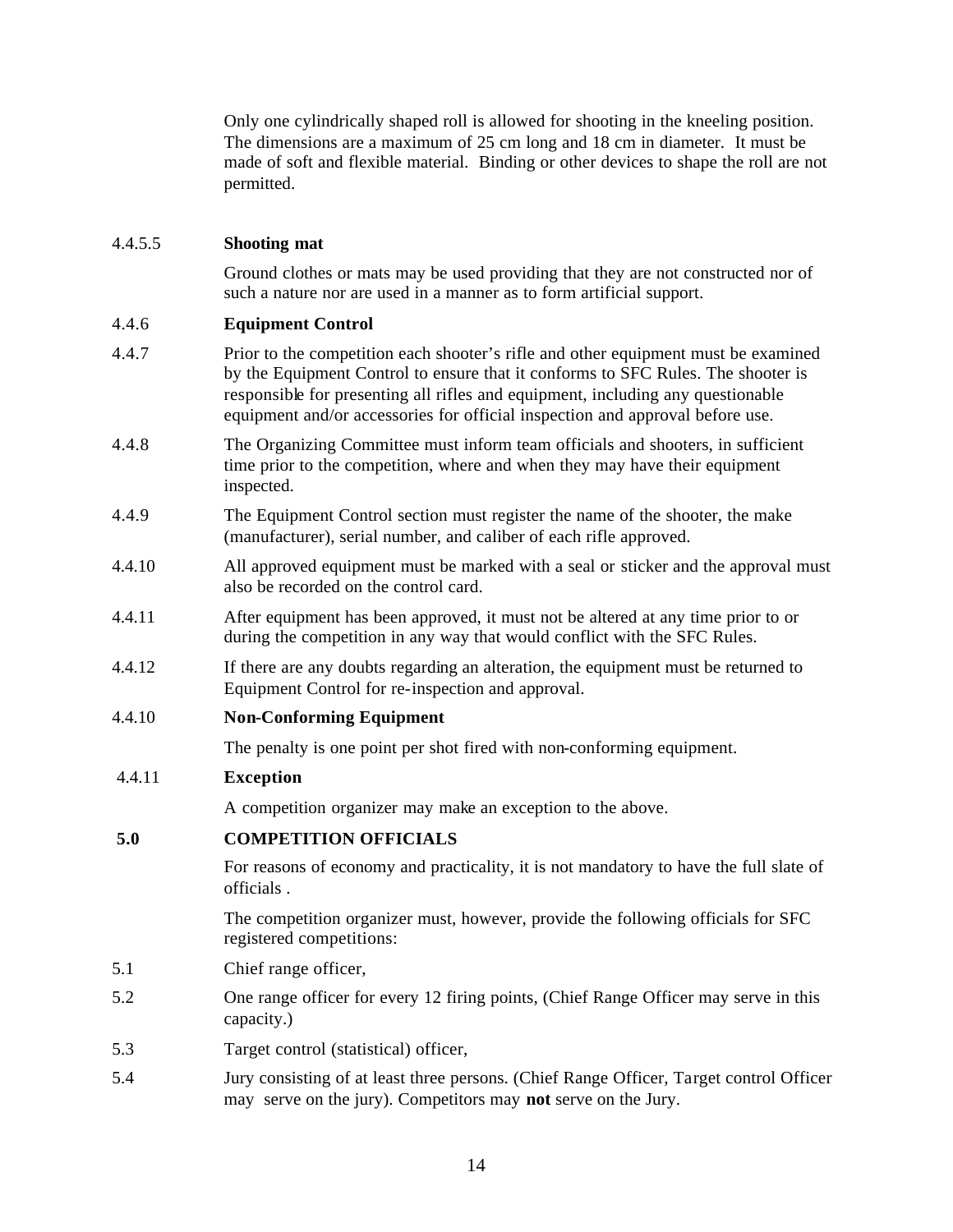#### 6.0 **SHOOTING EVENTS. PROCEDURES AND COMPETITION RULES**

6.1 Number of shots per scoring diagram in SFC Sporting Rifle registered competitions:

20yd 50m

Sporting Rifle --------------------------------- 1 5

More than the recommended number of shots may be fired in the 20 yd events, if the competition organizer so specifies, but this practice is discouraged by the SFC Rifle Section Committee.

#### 6.2 **SIGHTING TARGETS**

For small-bore rifle competition, the SFC has targets available with several diagrams on the target card, with one or two diagrams designated for sighting shots. In events where these targets are used, the required sighting targets (diagrams) are provided in this manner.

#### 6.4 **SPORTING RIFLE**

- 6.4.1.1 Shooting program:
	- 60 shots prone position, fired in 3 series of 20 shots, or
	- 60 shots in three positions, fired in 3 series of

20 shots prone, 20 shots standing, 20 shots kneeling.

- 6.4.1.2 As the match is fired in 20 shot series, the time allotted for each series, whether prone, standing, or kneeling, including sighting shots, is 30 minutes.
- 6.4.1.3 Target: 20 yd. SFC #135: 50 metres SFC # 153
- 6.4.1.4 The allowed time per 20 shot target which includes sighting shots is 30 minutes and is the same for any position. The competition organizer may reduce the time limits for shooting if time and space constraints require. Any change should be published in advance in the competition program. Preparation time shall be 3 minutes prior to the start command. Targets must be visible during the preparation time. Change over time shall be 10 minutes commencing once the target posting has been completed.

#### **6.5 COMPETITION RULES**

6.5.1 Sighting shots, unlimited in number, may be fired at any time during the event, if multiple—diagram targets are being used. All sighting shots must be fired within the time limit for the series.

#### 6.5.2 **MISPLACED SIGHTING SHOTS**

When the official target provides a sighting diagram and the FIRST sighting shot hits outside of the sighting area or box, the competitor must inform the Range Officer at once as to the location of such a shot. The Range Officer will then convey to the Target Control Officer the value and location of the shot hole. No such claim will be allowed after the competitor has fired more than one shot on a target card. Any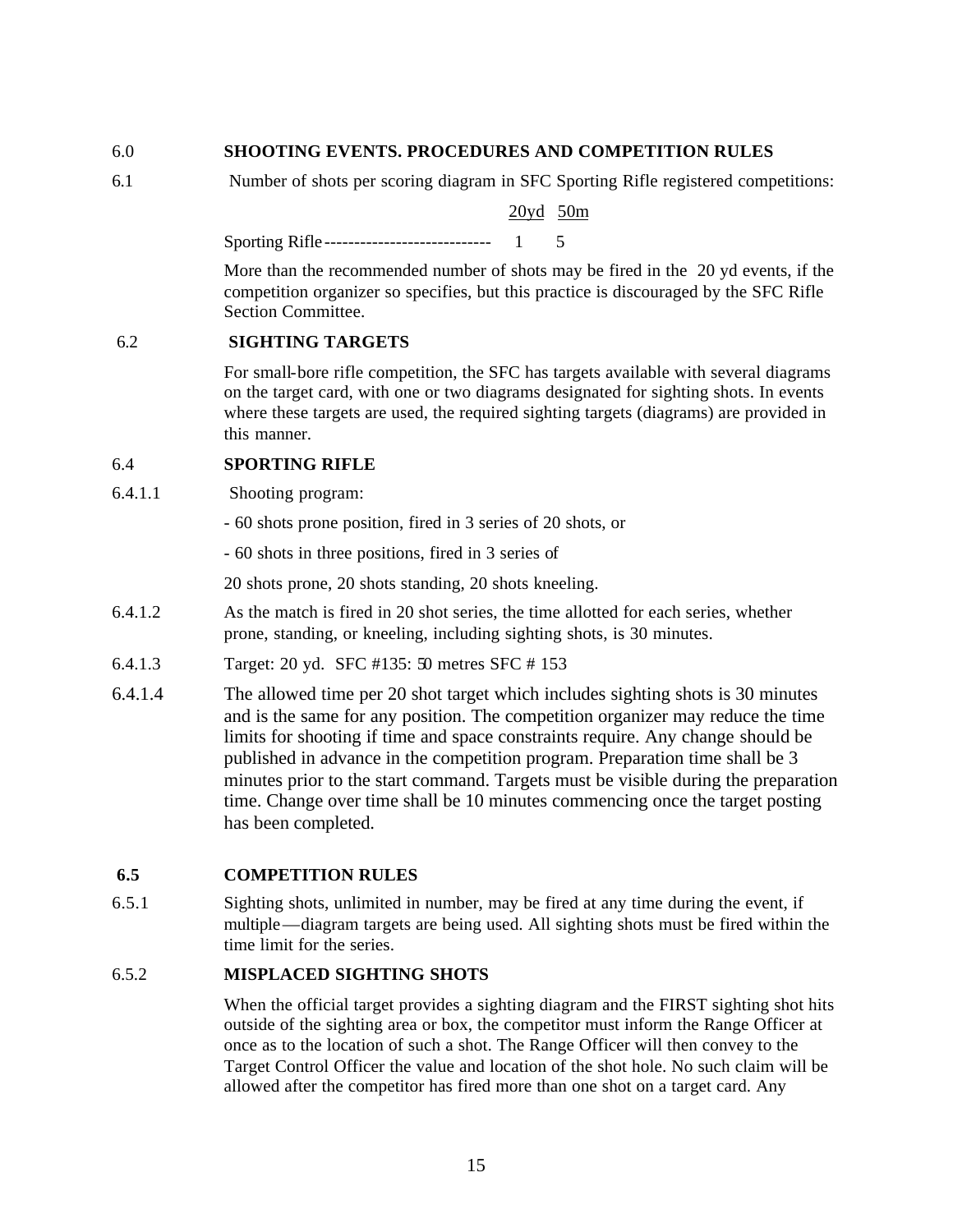additional misplaced sighting shots shall be scored as misses or as the appropriate value if they happen to hit a scoring diagram.

If more than one target card is required for a shooting series in an event, this article shall apply to only the first target card of each series.

#### 6.5.3 **BACKING TARGETS**

In SFC registered competitions, backers must be provided by the competition organizer for the 50 meter, and preferably also the 20 yard events in order to facilitate accurate scoring, identification of crossfired shots, and identification of excessive shots.

#### 6.5.4 **TOO MANY SHOTS IN AN EVENT**

If a shooter fires more shots in the event or position than are provided for in the program, the extra shot(s) must be annulled on the last competition target(s). If the shot(s) cannot be identified, the highest value shot(s) must be annulled. The shooter must also be penalized by a deduction of one (1) point for each excessive shot fired deducted from the lowest value shot(s) in the first series.

#### 6.5.5 **TOO MANY SHOTS PER TARGET EVENTS**

The term "target" in this context shall be also taken to also mean "scoring diagram".

- 6.5.5.1 If a shooter fires more shots at one of his match targets than are provided for in the program of the event, he must not be penalized for the first two (2) such occurrences. For the third and all succeeding such misplaced shots he must be penalized by a deduction of one (1) points for each one in the event from the series in which the occurrence happens. He must also fire a correspondingly fewer number of shots at a succeeding target. This should be the next target..
- 6.5.5.2 All three position events are considered as one (1) event.
- 6.5.5.3 The scoring process in this situation requires the transfer of the value of the excessive shot(s) to targets with less than the originally programmed number of shots, thus bringing each target to the full number of shots designated in the program and the Rules.
- 6.5.5.4 If the actual shot(s) to be transferred cannot be established clearly, the shot(s) with the lowest value must be transferred forward to the next target(s) or the shot(s) with the highest value must be transferred back to the previous target(s) so that the shooter will gain no advantage in a "count back" situation.

#### **6.6.0 CROSSFIRES**

- 6.6.1 If a shooter **fires a sighting shot on the competition target** of another shooter, he must be penalized by deduction of two (2) points from his own score.
- 6.6.1.1 If a shooter receives a **confirmed crossfire** shot and it is impossible to determine which shot is his, he must be3 credited with the value of the highest undetermined shot.
- 6.6.1.2 If there are more hits on a shooter's competition target than are provided for in the program, and if it is **impossible to confirm** that another shooter(s) fired the shot(s), the hit(s) of the highest value must be nullified.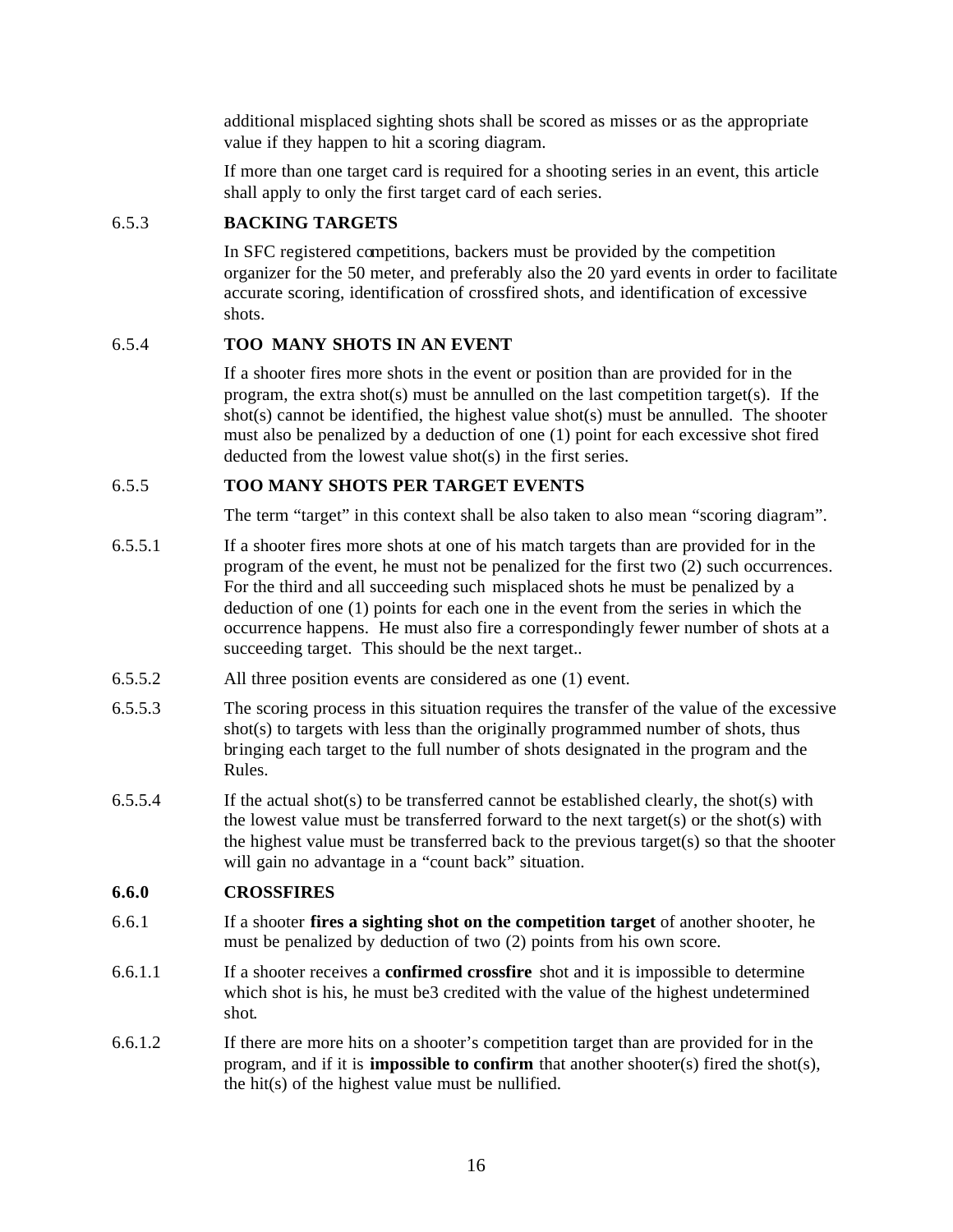- 6.6.1.3 If a shooter wishes **to disclaim** a shot on his target, he must report this immediately to the Range Officer.
- 6.6.1.4 If the Range Officer confirms that the shooter did not fire the disputed shot(s), he must make the necessary entry on the Range Incident Report and the shot must be annulled.
- 6.6.1.5 If the Range Officer cannot confirm beyond all reasonable doubt that the shooter did not fire the disputed shot(s)(, the shot(s) must be credited to the shooter and must be so recorded.
- 6.6.1.6 The following must be considered as reasons to justify the annulment of a shot:
- 6.6.1.7 If another range official **confirms** by his observation of the shooter and the target that the shooter did not fire the shot.
- 6.6.1.8 If a missed shot is **reported by another shooter** or other range offic ial at approximately the same time and from within the neighboring two or three firing points.
- 6.6.1.9 **Deductions from the score** must always be made in the series in which the violation occurred. If general deductions are involved they must be made from the lowest value competition shot(s) in the first series.

#### 6.6.1.10 **CROSSFIRES. SPORTING RIFLE EVENTS**

6.6.1.10.1 If a competitor fires on another competitor's target, but the total number of shots does not exceed the required number, he will be given the value of the shots on both targets minus a penalty of one point for each shot on the other competitor's target. Penalty points shall be deducted from the shot or shots fired on the other competitor's target and this net value (actual value minus the penalty) shall be transferred to the diagram on which there are fewer than the required number •of shots, and the shot or shots shall be scored as that net value. A 10 or a l0-X so penalized becomes a 9.

#### **7.0 POSITIONS**

The following descriptions are for Right handed shooters, reverse where necessary for Left handed shooters.

#### 7.1 **PRONE**

- The shooter may lie on the bare surface of the firing point or on the shooting mat
- He may also use the mat by resting his elbows on it
- The body is extended on the firing point with the head toward the target
- The rifle must be supported by both hands and one shoulder only
- While aiming the cheek may be placed against the rifle stock
- The rifle must not touch, or rest against, any other point or object
- Both forearms and sleeves of the shooting jacket forward of the elbow must be visibly raised from the surface of the firing point
- The arm extending forward holding the forend of the rifle must have at least a 30 degree upward angle from the horizontal plane.

#### 7.2 **STANDING**

The shooter must stand free with both feet on the firing point surface or on the ground cloth without any other support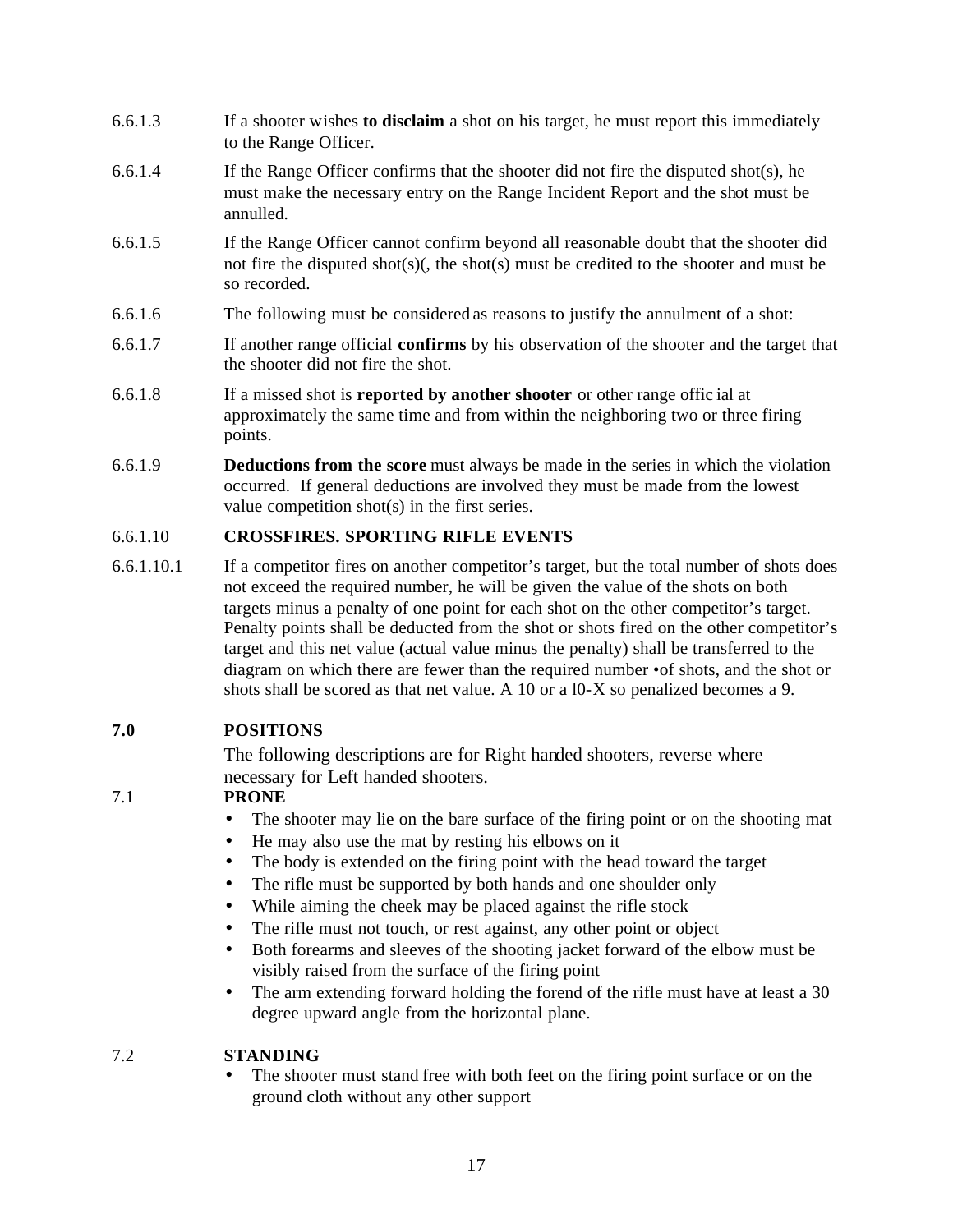- The rifle must be held with both hands and the shoulder (upper right chest) or the upper arm near the shoulder, the cheek and the part of the chest next to the right shoulder
- However, the rifle must not be supported by the jacket or chest beyond the area of the right shoulder and right chest
- The left upper arm and elbow may be supported on the chest or on the hip
- The rifle must not touch or rest against any other point or object.

#### 7.3 **KNEELING**

- The shooter may touch the firing point surface with the top of the right foot, the right knee and the left foot.
- The rifle must be held with both hands and the right shoulder.
- The left elbow must be supported on the left knee.
- The elbow may not be more than 100 mm from the kneecap.
- The rifle must not touch or rest against any other point or object.
- If the kneeling roll is placed under the instep of the right foot, the foot must not be turned at an angle of more than 45 degrees.
- If the kneeling roll is not used, the foot may be placed at any angle. This may include placing the side of the foot and the lower leg in contact with the surface of the firing point.
- No portion of the upper leg or buttocks may touch the surface at any point.
- If the shooter uses the shooting mat he may kneel completely on the shooting mat or may have one or two of three points of contact ( toe, knee, foot) on the mat.
- Only the trousers and underclothing may be worn between the shooter's seat and heel. The jacket or other articles must not be placed between these two points or under the right knee.

#### **8.0 TIE BREAKING**

#### **8.1 INDIVIDUAL TIES**

For the purpose of tie—breaking, target cards and scoring diagrams will be considered to have been fired in numerical sequence, regardless of the order in which they were actually fired. It is the responsibility of the competitor to fire the target cards in the proper sequence.

- 8.1.1 In the event of tied scores for the first ten places, the order of ranking must be determined by:
- 8.1.1.1 The highest number of "x". (where applicable),
- 8.1.1.2 The highest score fired in the standing position,
- 8.1.1.3 The highest score fired in the kneeling position,
- 8.1.1.4 The highest score in the last ten shot series, working backward by ten shot series until the tie is broken, (Posting scores by ten shot series facilitates the application of this article.)
- 8.1.1.5 If any ties remain, the competitors must be given the same ranking.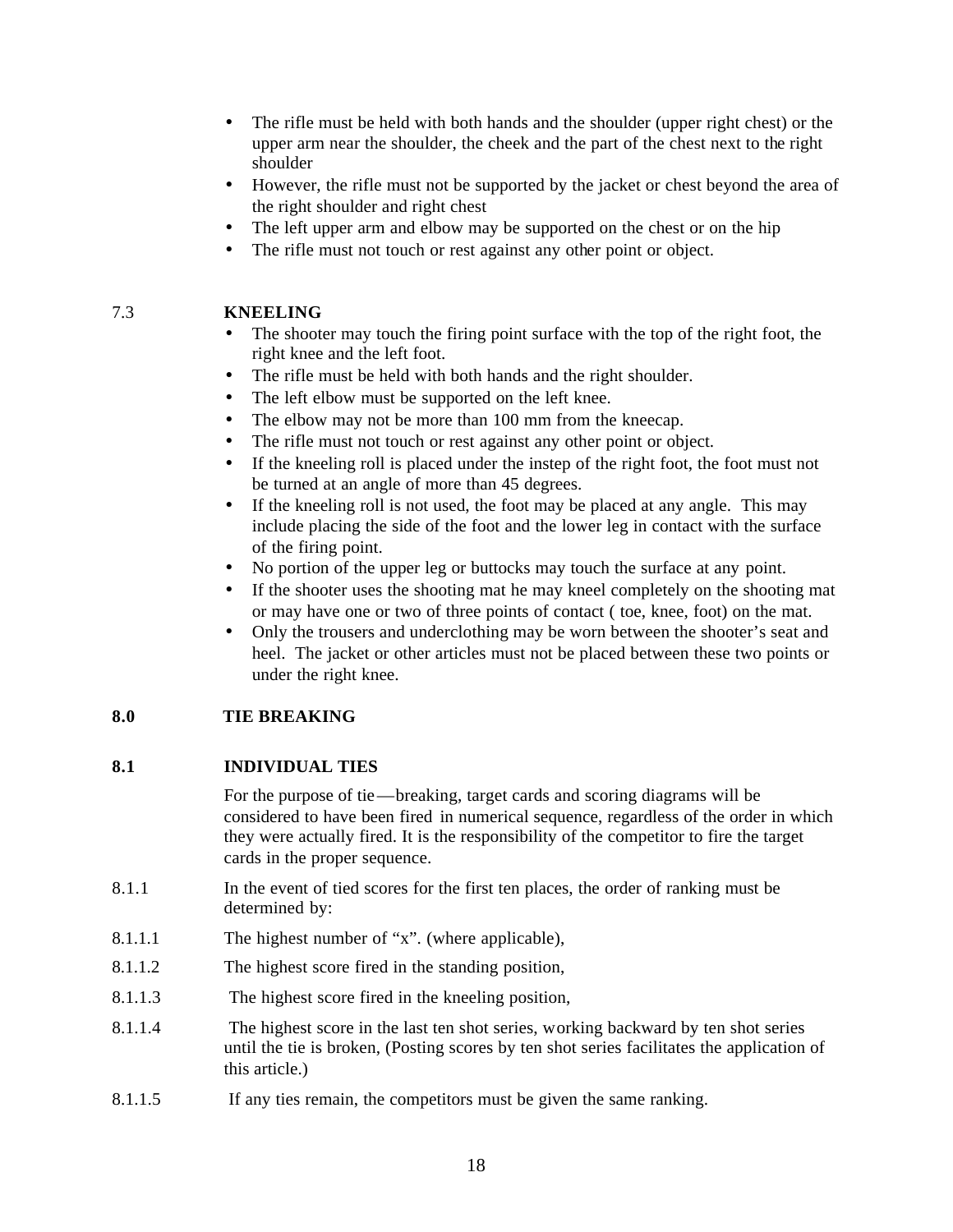#### **8.2 TEAM TIES**

For the purpose of tie -breaking, target cards and scoring diagrams will be considered to have been fired in numerical sequence, regardless of the order in which they were actually fired. It is the responsibility of the competitor to fire the target cards in the proper sequence.

- 8.2.1 In the event of tied scores for the first three places, the order of ranking must be determined by:
- 8.2.1.1 The highest number of "x". (where applicable),
- 8.2.1.2 The highest total score fired in the standing position,
- 8.2.1.3 The highest total score fired in the kneeling position,
- 8.2.1.4 The highest total score in the last ten shot series, fired by each shooter, working backward by ten shot series until the tie is broken, (Posting scores by ten shot series facilitates the application of this article .)
- 8.2.1.5 If any ties remain, the teams must be given the same ranking.

#### **8.3.1 INDIVIDUAL AGGREGATE TIES**

For the purpose of tie -breaking, target cards and scoring diagrams will be considered to have been fired in numerical sequence, regardless of the order in which they were actually fired. It is the responsibility of the competitor to fire the target cards in the proper sequence.

- 8.3.1 In the event of tied scores for the first five places, the order of ranking must be determined by:
- 8.3.1.1 The highest number of "x". (where applicable),
- 8.3.1.2 The highest score fired in the Three— position events,
- 8.3.1.3 The highest score fired in the air rifle events,
- 8.3.1.4 The highest combined score in the last ten shot series of each event in the aggregate, working backward by ten shot series until the tie is broken, (Posting scores by ten shot series facilitates the application of this article.)
- 8.3.1.5 If any ties remain, the competitors must be given the same ranking.

#### **9.0 CLASSIFIED COMPETITORS**

Such persons are individuals in possession of a valid and current SFC membership classification card. Official classification is issued to current Full members of the SFC, and to current Basic members of the SFC who have paid the National Classification fee.

#### 9.1 **OFFICIAL CLASSIFICATION**

Will become effective on receipt of a membership classification card and will remain in effect until a superseding classification card is received, or until the holder's SFC membership expires.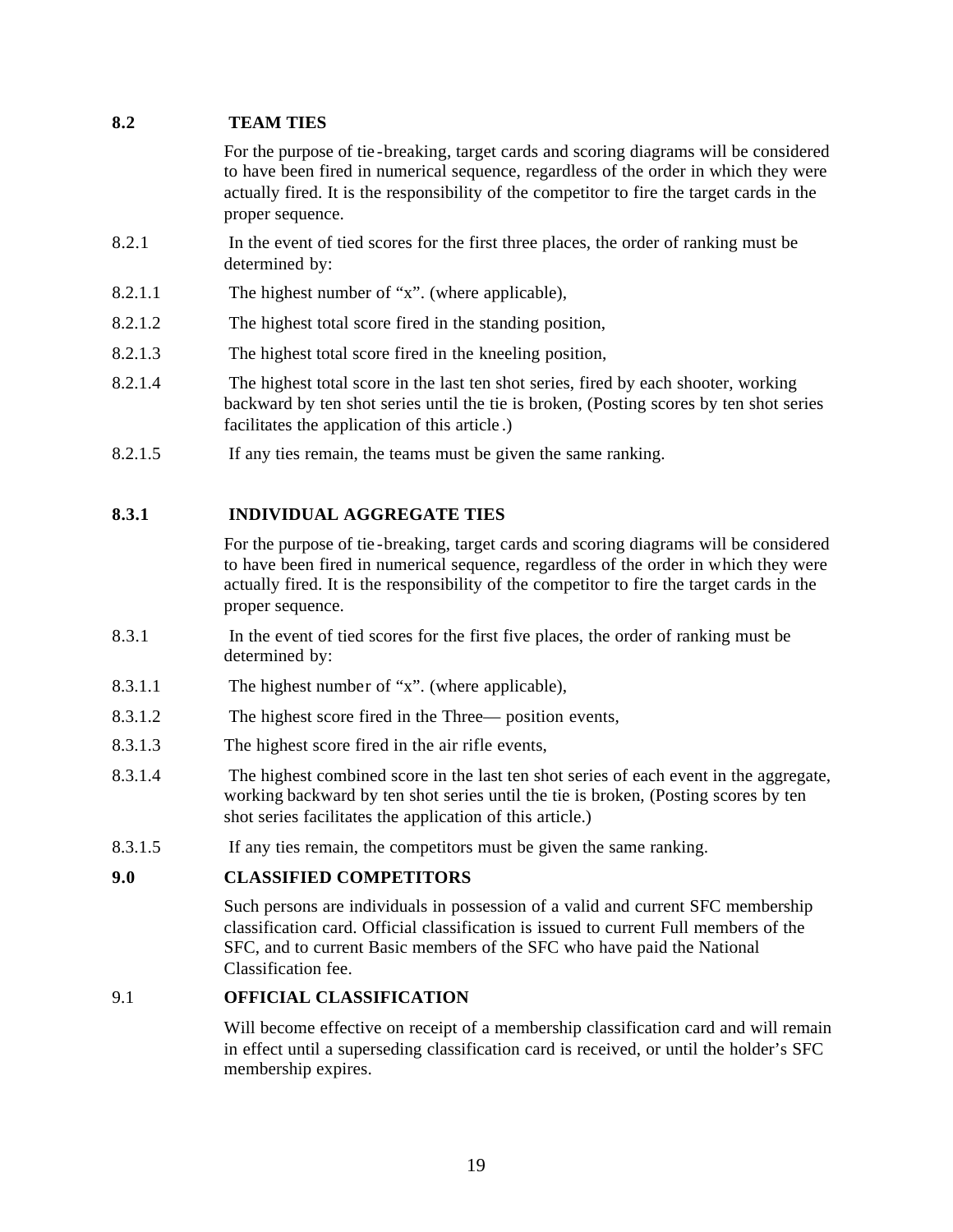#### 9.2 **DISCIPLINES USED CLASSIFICATION**

Only scores fired in competitions registered with the SFC, and on SFC approved targets, in the following disciplines will be used for classification.

- Sporting rifle Prone
- Sporting rifle Three-position

#### 9.3 **ARBITRARY CLASSIFICATION**

Unclassified competitors. An unclassified competitor is one who has not yet been Issued a classification in one or more competition disciplines. Normally an unclassified shooter will compete in the Expert class until the minimum of shots to establish class are fired and after the completion of that match.

In extraordinary circumstances an Unclassified competitor may be assigned to a class, or a Classified competitor may be assigned to a higher class, if published results bulletins from competitions held immediately prior show that classification or re classification is warranted even though the competitor has not received a new classification from the SFC office.

A competition organizer who exercises this privilege must adhere to the current classification averages. Any classification assigned by the competition organizer shall be valid for that competition only.

#### 9.4 **UNCLASSIED COMPETITORS**

After completion, scores fired by unclassified competitors shall be placed in the appropriate class by the competition organizer. This placement shall be in accordance with the current classification averages established by the SFC Rifle Section Committee. Any classification assigned by the competition organizer shall be valid for that competition only.

#### 9.5 **COMPETING IN A HIGHER CLASS**

A competitor or team may elect to compete in a higher class than the one in which classified. Such a competitor or team must continue to fire in the higher class in all events of that particular discipline throughout that competition and not revert to earned class for any event of that particular discipline within that competition.

#### 9.6 **INDIVIDUAL CLASSIFICATION AVERAGES**

In events and aggregates fired in the prone position only, a competitor will be classified according to the Prone averages determined by the SFC Rifle Section Committee.

In events and aggregates fired in three positions, (prone, standing, kneeling) a competitor will be classified according to the Three-position averages established by the SFC Rifle Section Committee.

For aggregates involving Prone and 3— Position events, the Three-position classification will determine the relevant classification for the event.

The following classification scores are based on a 10 shot target score.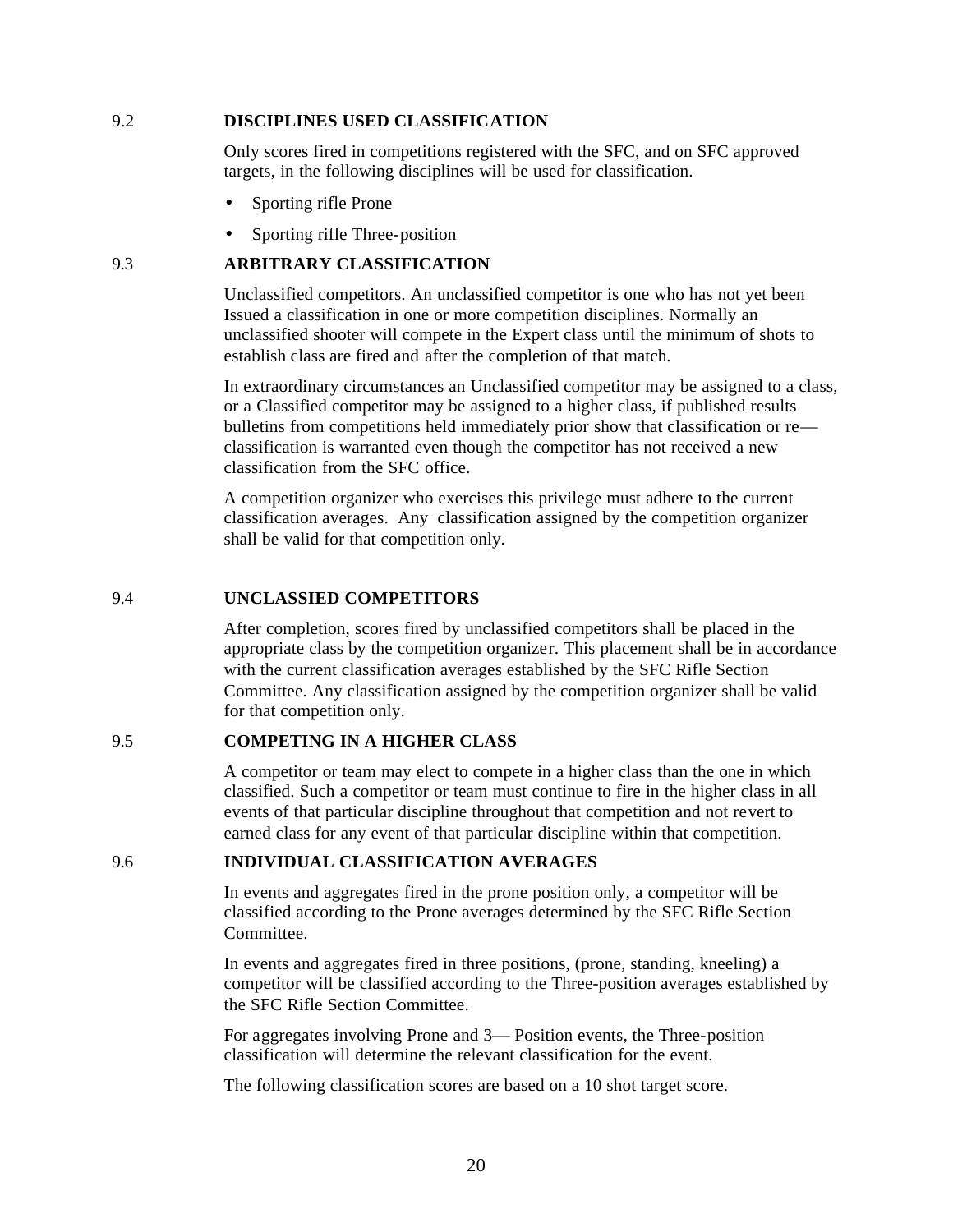## **Sporting Rifle Classification**

| Event          | Master       | Expert          | Sharpshooter    | Marksman           |
|----------------|--------------|-----------------|-----------------|--------------------|
| Prone          | 99.16 & over | $97.50 - 99.15$ | $94.83 - 97.49$ | <b>Below 94.83</b> |
| $3 -$ Position | 96.66 & over | $94.16 - 96.65$ | $90.66 - 94.15$ | <b>Below 90.66</b> |

Number of Targets to Qualify for a Class based on a 10 shot string = 12

Number of Targets to Qualify for RE-Classification based on a 10 shot string = 18

#### 9.7 **TEAM CLASSIFICATION**

Teams may be classified by computing the team average, based on the classification of each firing member of the team, using the keys in Table 1. Any fractional figure in the team average reaching or exceeding one half, places the team in the next higher class.

| TABLE 1                    |    |
|----------------------------|----|
| <b>CLASS</b>               | ЕY |
| Master                     | 4  |
| Expert $(\&$ unclassified) | 3  |
| Sharpshooter               | 2  |
| Marksman                   |    |

Example — A team composed of 1 Master (4), 2 Experts ( $2x3=6$ ) and 1 Marksman (1) as firing members would have a total of 11 divided by 4 (number of team members) for an average of 2.75, thereby placing the team in the Expert class. The "team average" establishes the classification of the team as a unit, but does not in any way affect the classification of the individual.

#### 9.8 **ESTABLISHING CLASSIFICATION**

New competitors and former competitors, whose classifications, if other than Master, have become obsolete, will be classified when they have recorded a minimum of 120 shots Prone or 120 shots Three-position. A classification will be issued on the basis of the average of the scores fired.

#### 9.9 **OBSOLETE CLASSIFICATION**

Whenever a classified competitor fails to fire registered scores during three successive calendar years, his classification will be declared obsolete, except for a Master class competitor who will remain as a Master.

#### 9.10 **RE—CLASSIFICATION UPWARDS**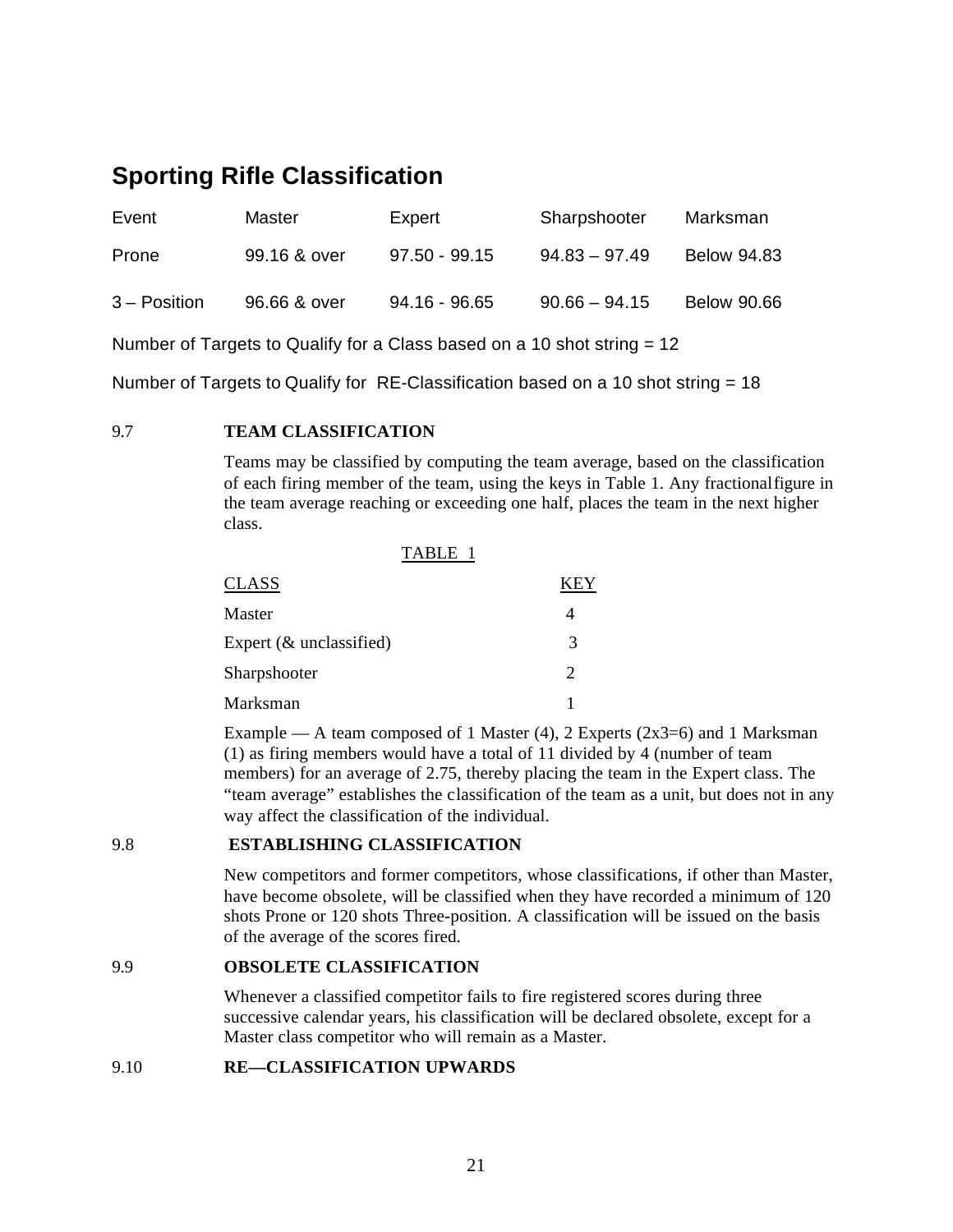Classification will be reviewed as each competitor records a minimum of 240 shots Prone or 240 shots three-position. When the average of the most recently fired 240 shots places a competitor in a higher class, a new classification card will be issued accordingly.

#### 9.11 **RE-CLASSIFICATION DOWNWARDS**

A competitor who believes his classification to be too high may submit a written request to the SFC Rifle Section Committee that his classification be lowered. Such a competitor must remain in the class concerned until at least 480 shots have been recorded after his assignment to that class, before requesting a classification review. A competitor will be entitled to only one lifetime re classification downwards in each discipline in which he is classified.

#### 9.12 **PENALTY**

Any competitor who knowingly uses an obsolete classification when entering a competition, or who willfully enters in a lower class than that to which entitled, will be disqualified from the competition.

If such an offence comes to light only after the completion of the competition, the SFC Rifle Section Committee will suspend the competitor's competition privileges for a period of six months.

#### 9.13 **APPEALS**

Any competitor who has reason to believe that he or any other competitor is improperly classified may file an appeal in writing with the SFC Rifle Section Committee stating all the applicable facts.

A competitor may appeal against any decision of the Match Committee (or Jury) that he feels been unjust injustice. Such an appeal must be filed in writing with the SFC Rifle Section Committee within 48 hours of the decision appealed.

#### **10.0 AGE CATEGORIES**

#### 10.1 **VETERAN**

A veteran is a competitor who has reached his 55th birthday as of the first day of the competition. Veteran competitors are -- eligible for Open or classification awards if they are not using the optical sighting aids permitted to Veteran competitors. Veteran competitors who are using optical sighting aids are eligible for Veteran category awards only.

- 10.2 **JUNIOR**: are shooters who will be under the age of 16 on Dec 31st in the year of competition.
- 10.3 **INTERMEDIATE JUNIOR:** are shooters who will be under the age of 21 on Dec 31st in the year of competition.
- 10.4 The competition organizer may offer competition in any or all of the above.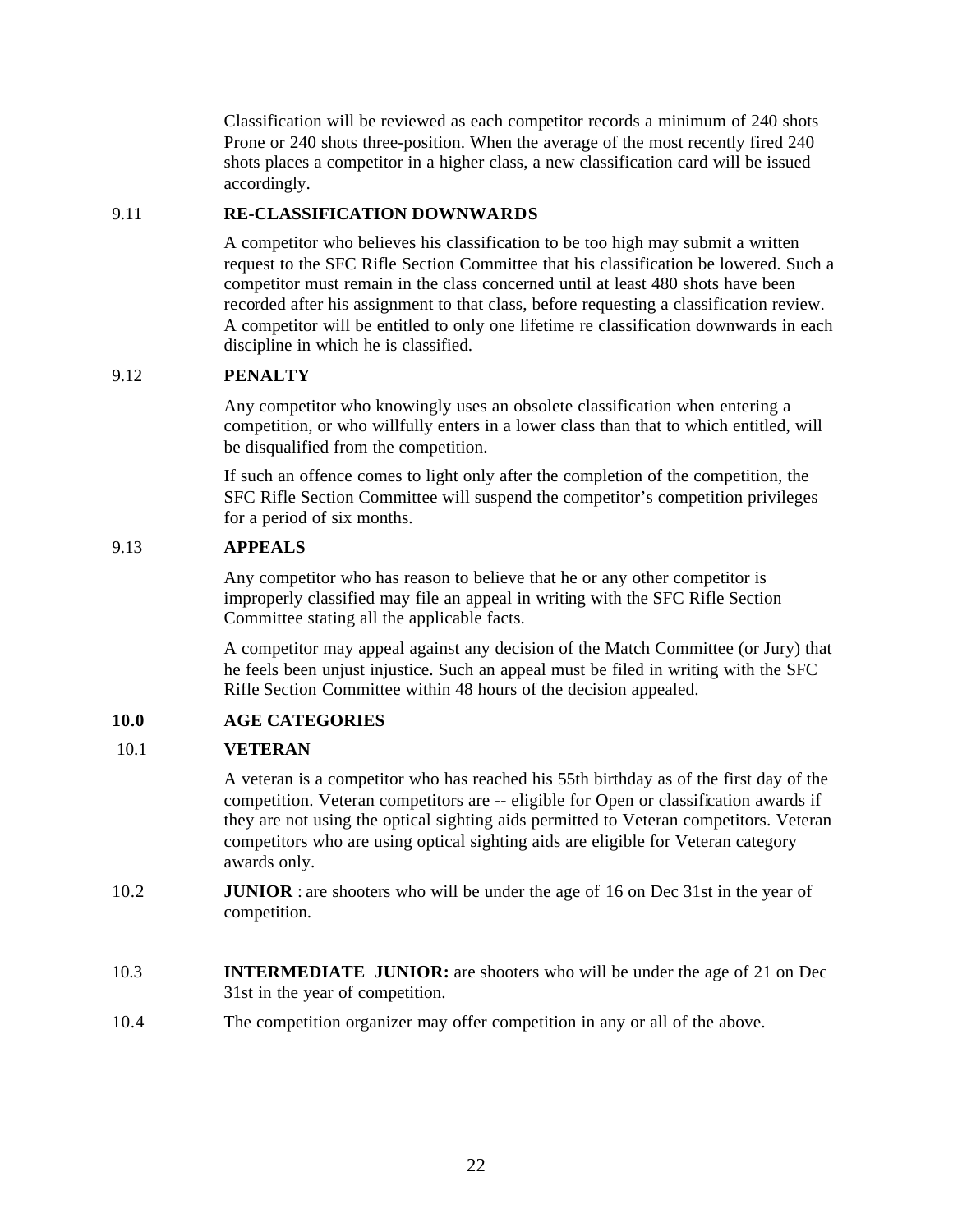### **Hunting Rifle Rules**

The intent of this event is not to simulate hunting but to provide a controlled and safe bullseye competition event that uses hunting type rifles with a minimum amount of equipment.

#### **Rifle**

A rimfire .22 calibre, (not magnum), rifle of a hunting type design single shot or repeater. It must not have been originally designed to be a target rifle . *If the rifle was built with a rail or adjustable buttplate, it will be deemed to be a target rifle.* If the rifle is outfitted with a magazine, all rounds must be loaded through the magazine. Stock may have a replacement buttplate and the length may be changed. Cheekpiece may be built up but by means that are not easily adjustable.

#### **Sights**

Sights are recommended. Your choice.

#### **Safety**

All Range Officer commands will be obeyed.

The safe condition of a rifle will be with action open and chamber empty.

If used, magazines must be removed from the firearm.

Those firearms requiring it must use a chamber flag.

Triggers must operate in a safe manner.

Hearing protection is recommended.

Eye protection is recommended, shooting glasses with shatterproof lenses are encouraged.

#### **Equipment**

No ISSF type of shooting jacket, pants, gloves or buttplates.

Unduly tight or padded clothing will not be allowed.

This is not intended to prevent the use of a spotting scope, timepiece, shooting mat, kneeling roll, shooting sweater, trap vest, elbow pads or a glove for grip. The glove must not be excessively padded.

Current undergarments as per sporting rifle would also be allowed.

Courses of fire, positions, time limits, targets, scoring, range commands as per Sporting Rifle.

Match organizers may modify classifications to reflect the number and type of competitors.

#### Now the **EDITORIAL**:

Required is a discipline that requires the least amount of equipment but that allows the greatest diversity. That is why there is no rifle weight limit. There are no depths of fore ends or drop at butt. The weight is not considered an issue as there is no support from clothing and most of these rifles are clusterd around 7 lbs, or with a decent scope, 8 lbs. If someone wants to try and hold a 12 lb rifle for 60 shots, I suspect the scores will suffer.

A rifle such as an Anschutz 1416 or Remington 541, the Enfield trainer, Ruger 10/22, an Anschutz 180 would be allowed. The Anschutz 190 would not. Any rifle with a rail, even if removed, would not be allowed.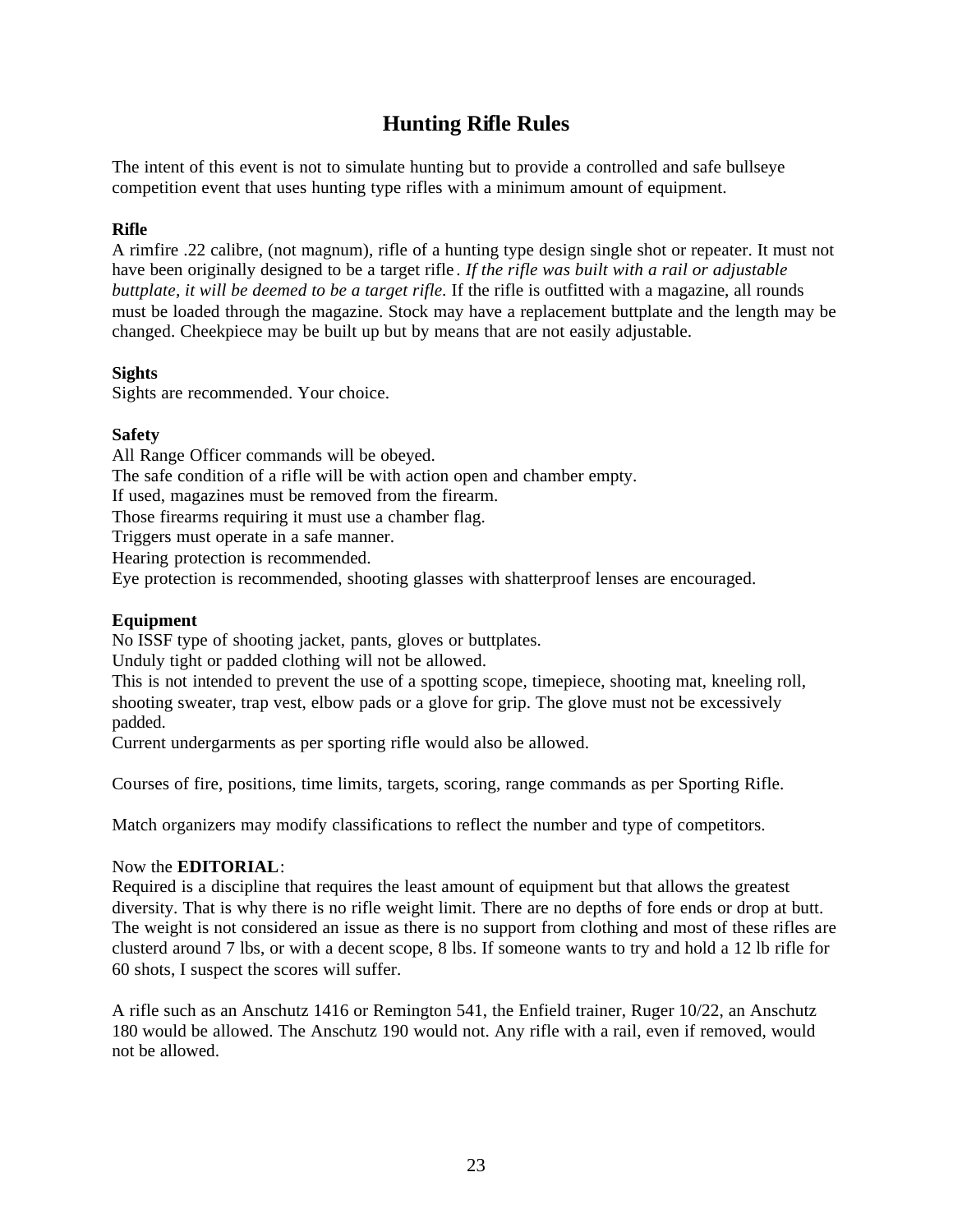After much discussion, I think that we should allow cheekpieces to be built up as the rifles are not built for prone shooting, This may help some shooters with their neck problems.

There is no trigger weight for the same reasons. If there is an occurrence of an unsafe trigger, I expect the RO or Safety Officer to deal appropriately.

**Equipment**. Here the biggest problem is tight clothing. If in doubt the RO can check the looseness. In silhouette they use a gauge made from 4 inch thin wall PVC pipe, but I'd sooner leave it to good judgment for now. The glove allowed for grip is meant to be along the lines of a golf, weightlifting, bicycling or similar glove.

Who cares if someone is using sport specific shooting glasses when anyone can use scopes?

**Course of fire** . Hopefully it will eventually expand to 3-P. No need to burden match organizers with extra targets or methods of scoring when everyone is familiar with the current bullseye system and targets. Hunting Rifle & Sporting Rifle are shot on the same targets for the distance.